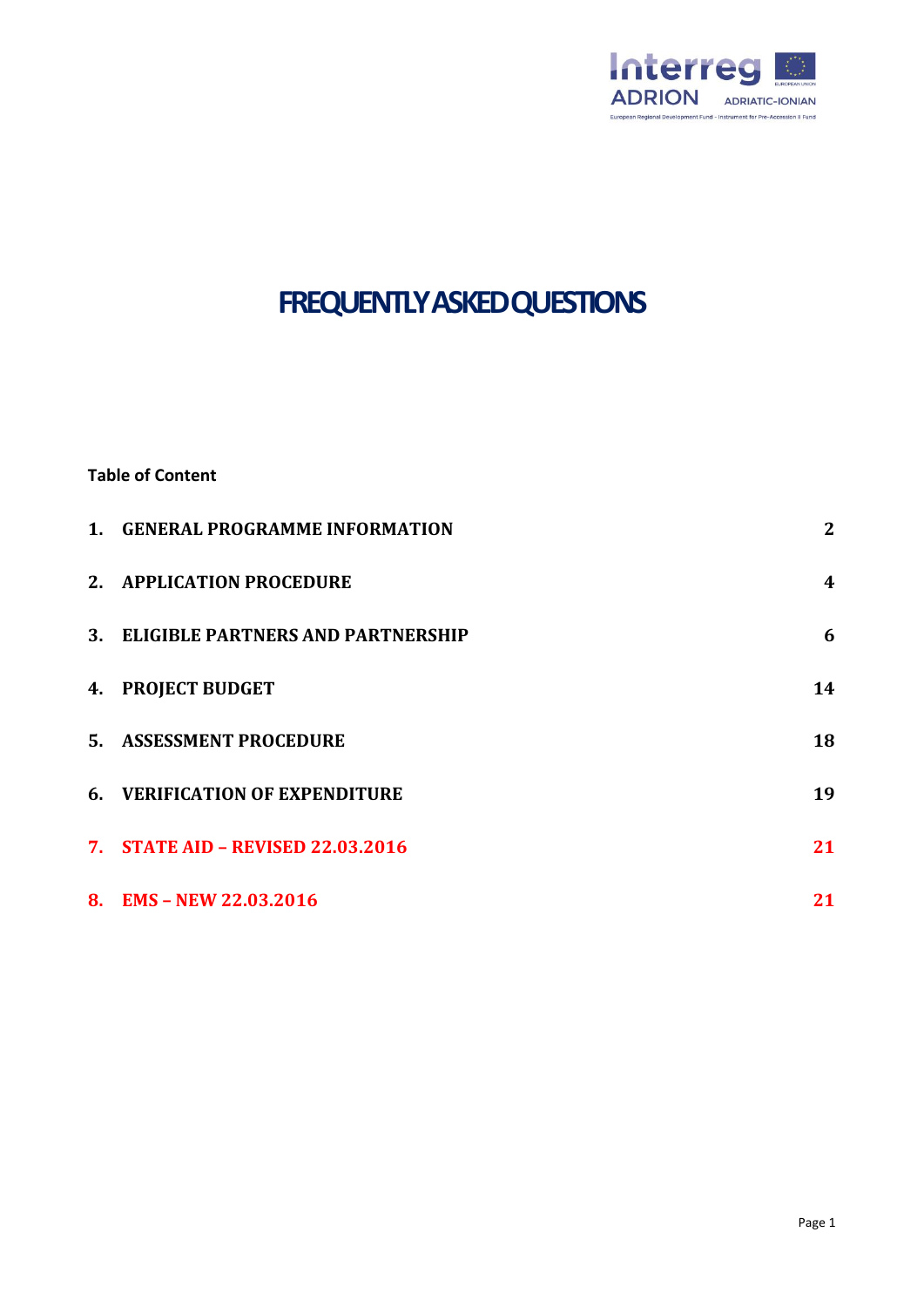# <span id="page-1-0"></span>**1. General programme information**

## **1.1 What is the Interreg V B Adriatic Ionian (ADRION) Programme and its objective?**

The Interreg V B Adriatic Ionian (ADRION) Programme is a programme based on the legal framework establishing the ESI Funds within the EU Cohesion Policy's objective "European Territorial Cooperation".

The ADRION overall objective is to act as a policy driver and governance innovator fostering European integration among Partner States (Albania, Bosnia and Herzegovina, Croatia, Greece, Italy, Montenegro, Serbia, Slovenia), taking advantage from the rich natural, cultural and human resources surrounding the Adriatic and Ionian seas and enhancing economic, social and territorial cohesion in the Programme area.

ADRION intends to contribute to "*the harmonious development of the Union's territory (…) and to strengthen cooperation by means of actions conducive to integrated territorial development linked to the Union's cohesion policy priorities*" through the funding of project proposals aimed at positively contributing to the needs and challenges of the living conditions in the ADRION area (economic activities, quality of the environment, safety, etc.), rather than highlighting on the needs of a limited number of partners.

Additionally, the ADRION programme must be seen as a strategic programme due to its direct alignment geographically, thematically, and operationally - to the EU Strategy for the Adriatic and Ionian Region.

The programme financial envelope is composed of ERDF and IPAII funds.

#### **1.2 What is the programme area?**

The ADRION Programme includes a wide transnational area with more than 70 million inhabitants, and has distinct physical, environmental, socio-economic and cultural characteristics. Hence, it addresses all three dimensions of sustainability, including social, economic and environmental aspects but also institutional elements.

The Programme eligible area involves 8 Partner States: primarily surrounding the Adriatic and Ionian Sea basin and covering an important terrestrial surface as well. Four countries are EU Member States, whereas the other four are candidate or potential candidate countries:

## **EU Partner States:**

- Croatia (NUTS regions: Jadranska Hrvatsk; Kontinentalna Hrvatska);
- Greece (NUTS regions: Anatoliki Makedonia, Thraki; Kentriki Makedonia; Dytiki Makedonia; Thessalia; Ipeiros; Ionia Nisia; Dytiki Ellada; Sterea Ellada; Peloponnisos; Attiki; Voreio Aigaio; Notio Aigaio; Kriti);
- Italy (NUTS regions: Abruzzo, Basilicata, Calabria, Emilia-Romagna, Friuli-Venezia Giulia, Lombardia, Marche, Molise, Provincia Autonoma di Bolzano, Provincia Autonoma di Trento, Puglia, Sicilia, Umbria, Veneto);
- Slovenia: (NUTS regions: Vzhodna Slovenija; Zahodna Slovenija).

#### **Non-EU Partner States:**

- Albania;
- Bosnia and Herzegovina;
- Montenegro;
- Serbia.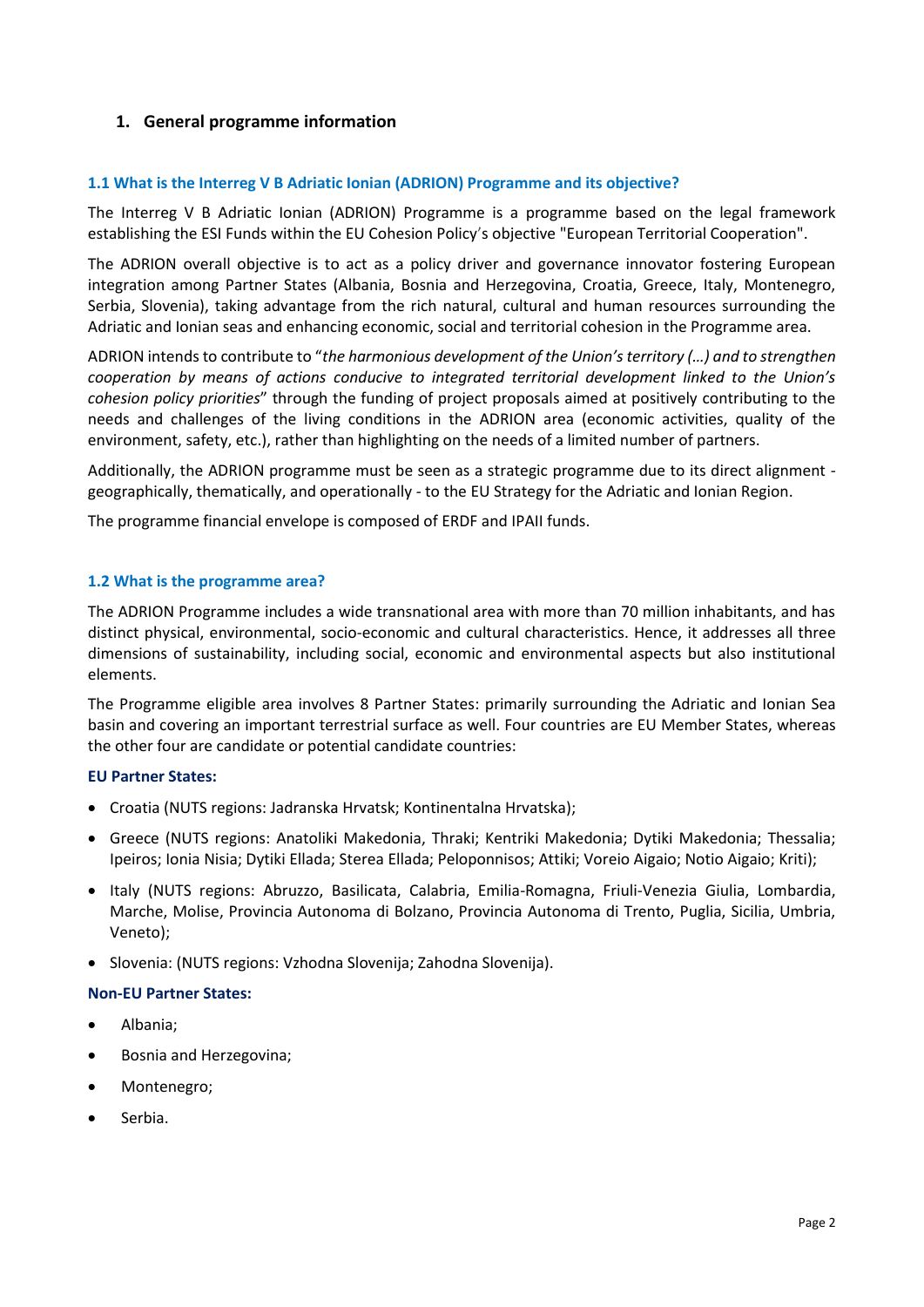## **1.3 What is the EU Strategy for the Adriatic and Ionian Region?**

The geographical area covered by the ADRION Programme coincides with the one encompassed by the EU macro regional strategy for the Adriatic Ionian Region (EUSAIR), which offers a framework for policy coordination reflected in a joint action plan shared between several countries or regions.

A macro region is an area including the territory of several countries or regions which shares common features or challenges.

The EUSAIR was jointly developed by the countries and stakeholders of the Adriatic-Ionian Region with the support of the European Commission. EUSAIR was finally endorsed by the European Council in October 2014, in order to identify and address common challenges together.

Through the development and implementation of EUSAIR the Partner States actually aim at fostering coordination of interventions across all territories and policy areas in the Adriatic-Ionian Region and to add value to those actions which significantly contribute to address joint challenges and opportunities.

The Strategy is structured into 4 pillars; its action plan identifies topics for joint actions, defines the related targets and will be periodically revised to take into account achievements and changes in the Region.

## **1.4 How is the cooperation programme structured?**

ADRION is structure in 4 Priority Axis:

Priority Axis 1: Innovative and smart region;

Priority Axis 2: Sustainable Region;

Priority Axis 3: Connected Region;

Priority Axis 4: Supporting the governance of the EUSAIR.

Only priority axes 1-3 and related specific objectives are open to calls for proposals.

## **1.5 Is there any alignment between ADRION and EUSAIR?**

Priority Axis 1 on innovation addresses directly Pillar 1 on Blue Growth but also encompasses elements of the other three Pillars;

Priority Axis 2 on natural and cultural heritage and biodiversity addresses directly Pillar 4 on Sustainable Tourism through the Investment Priority (IP) 6c, but also Pillar 1 on Blue Growth and 3 on Environmental Quality through IP 6d;

Priority Axis 3 on sustainable transport and mobility addresses directly Pillar 2 on connecting the Region and indirectly Pillar 3 through the promotion of environmental friendly low carbon transport and also Pillar 4 as a prerequisite for tourism.

It should be highlighted that the alignment is not comprehensive, as not all the ADRION topics are present in EUSAIR, and not all EUSAIR ones are mirrored in ADRION.

Please consult also annexes 2 and 3 to the Programme Manual.

## **1.6 What is the overall programme budget of the three Priority Axes open to call for proposals along the programme life time?**

The total programme budget is of MEUR 118 million, out of which MEUR 99 of Union support (ERDF and IPAII).

The budget of the 3 priority axes open to call for proposals is the following: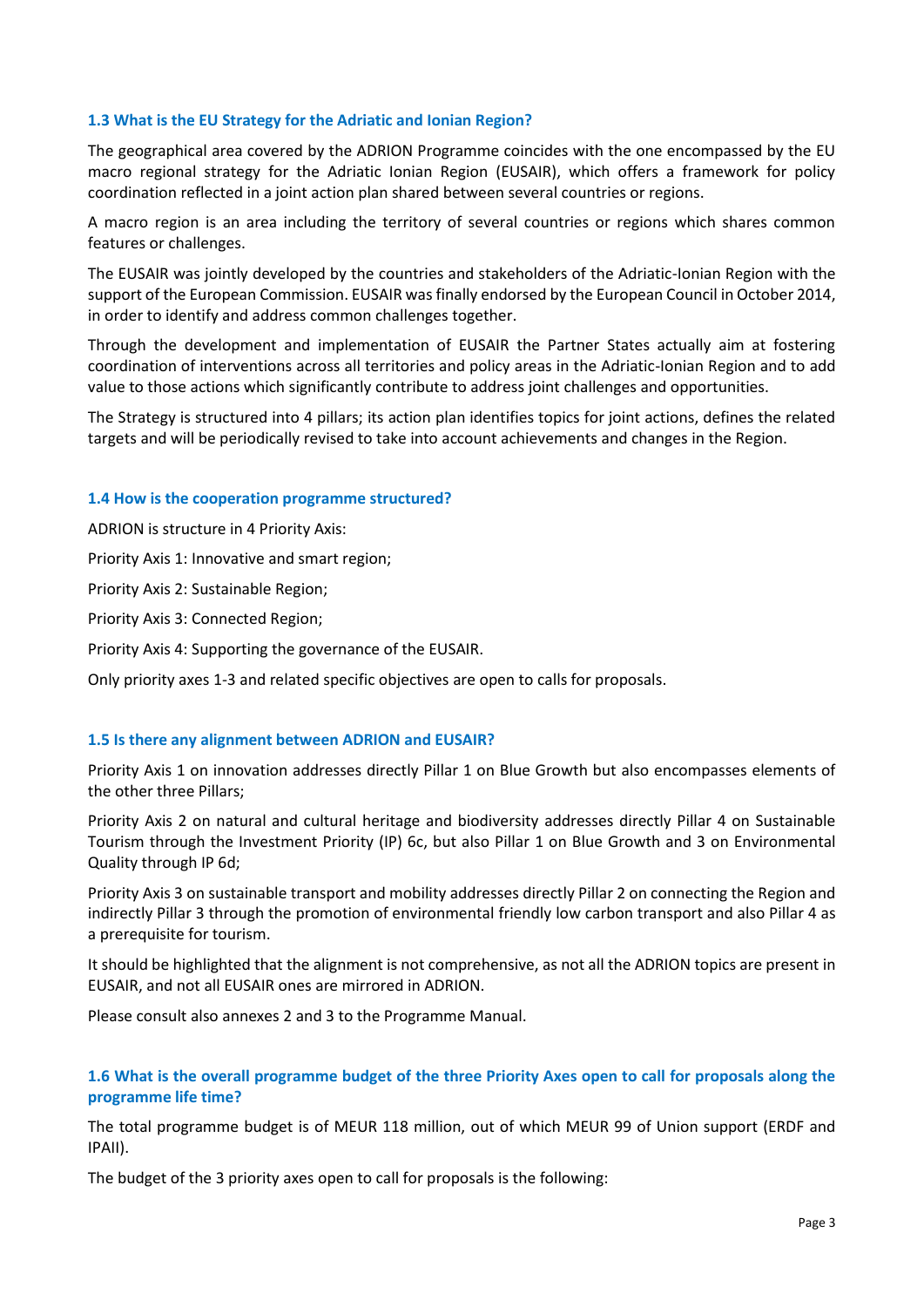|                        | <b>Union support</b> |               | <b>National</b> |                      |
|------------------------|----------------------|---------------|-----------------|----------------------|
|                        | <b>ERDF</b>          | <b>IPA II</b> | counterpart     | <b>Total funding</b> |
| <b>Priority Axis 1</b> | 16.693.547           | 2.998.111     | 3.475.815       | 23.167.473           |
| <b>Priority Axis 2</b> | 38.395.155           | 7.077.221     | 8.024.538       | 53.496.914           |
| <b>Priority Axis 3</b> | 15.024.191           | 2.684.333     | 3.125.034       | 20.833.558           |
| <b>TOTAL</b>           | 70.112.893           | 12.759.665    | 14.625.387      | 97.497.945           |

## **1.7 What is the programme management structure?**

The main decision making body of the ADRION programme is the Monitoring Committee, composed of the representatives of the 8 Partner States involved in the programme.

The Managing Authority is located in Bologna (Italy) at the Emilia-Romagna region *General Directorate, Territorial and negotiated planning. Agreements. European and International Relationships.* The Managing Authority is supported by the joint secretariat (also located in Bologna at the premises of the Managing Authority) and by a network of National Contact Points in each Partner State of the Programme.

# <span id="page-3-0"></span>**2. Application procedure**

## **2.1 How much funding will be allocated to the first call for proposals?**

The call shall allocate around MEUR 33 – i.e.: 40% of the EU contribution of priority axes 1-3 budgets according to the following:

|                        | <b>ERDF</b>   | <b>IPA II</b> | <b>Total EU</b><br>contribution |
|------------------------|---------------|---------------|---------------------------------|
| <b>Priority Axis 1</b> | 6.677.418,80  | 1.199.244,40  | 7.876.663,20                    |
| <b>Priority Axis 2</b> | 15.358.062,00 | 2.830.888,40  | 18.188.950,40                   |
| <b>Priority Axis 3</b> | 6.009.676,40  | 1.073.733,20  | 7.083.409,60                    |
| <b>TOTAL</b>           | 28.045.157,20 | 5.103.866,00  | 33.149.023,20                   |

# **2.2 What is the project financial size?**

Projects submitted within the framework of the ADRION Programme first call for proposals shall have an EU contribution request ranging from:

| <b>EU contribution (ERDF + IPA)</b> |                   |  |
|-------------------------------------|-------------------|--|
| From: EUR 800.000                   | To: EUR 1.500.000 |  |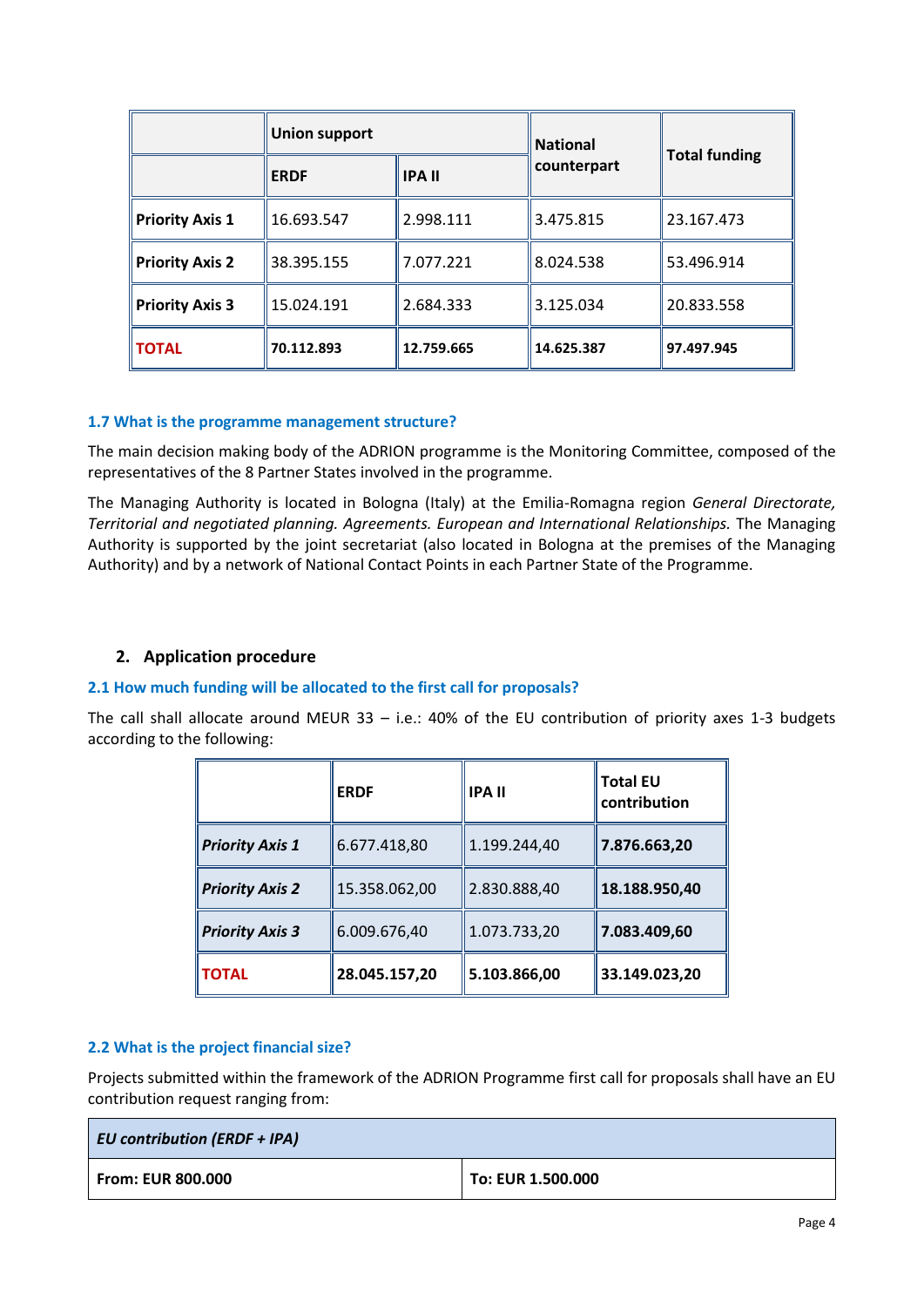In exceptional cases an increase or decrease of the amounts above of  $\pm$ 5% can be accepted.

## **2.3 Which co-financing rate does it apply?**

The EU co-financing is up to 85%.

The remaining part (i.e.: at least 15%) has to be funded via:

- a) Public national contribution (at national, regional or local level) obtained via specific co-financing schemes at Partner State level or via own funds of the project partners with a public status. The cofinancing of international organization falls under this category;
- b) Private national contribution refers to the amount of own funds provided by private bodies.

## **2.4 What is the timeline for the first call?**

The first call for proposals will be open from 1 February 2016 to 25 March 2016 (h: 17:00 CET).

#### **2.5 What is the maximum project duration?**

As far as the first call for proposals is concerned, the project implementation shall not be longer than 24 months. Applicants shall indicate the start and end date in the application form, taking into account the necessary time for the evaluation process and contracting procedures. Approved operations will be offered the possibility of modifying this starting date and project duration as reported in the application form before the signature of the subsidy contract.

## **2.6 When will the approved projects be able to start?**

Indicatively, the projects should consider being able to start within the first quarter of 2017.

## **2.7 How can an application be submitted?**

Project proposals can be submitted only through the on-line system of the ADRION programme (e-MS). Other forms of submission shall not be accepted.

#### **2.8 Who and how shall I register with the online submission system?**

Lead Applicants need to be registered to get an ID and password on the e-MS system to be able to create and submit valid application forms on behalf of the entire partnership.

The project proposal shall:

- o Be submitted by the Lead Applicant on behalf of the entire partnership;
- o Be submitted using the credentials of the Lead Applicant;
- $\circ$  Lead Applicant's credentials (e.g.: email address) must coincide with the email address of the legal representative as reported in the section B of the application form. Generic email addresses (e.g.: [info@xxx.xx](mailto:info@xxx.xx) shall not be accepted).

Automatically generated email on successful submission will be sent to the email address of the contact person only.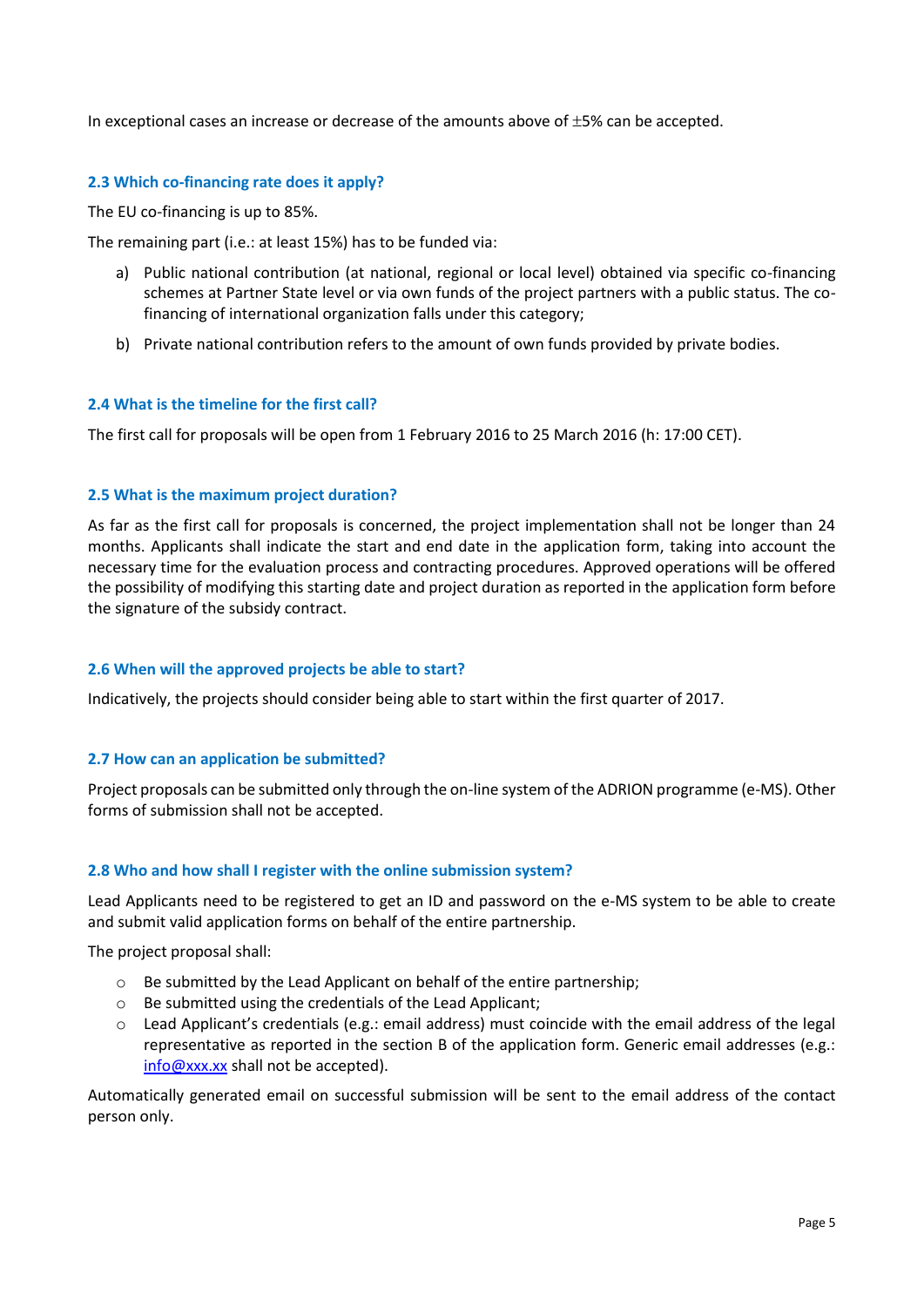## **2.9 How the document attesting that the legal representative of each partner (both financing and associated) should look like? NEW**

The declaration must be drafted in English. It must attest that the legal representative/delegated person holds the power of signature and representation. A guiding template is provided on the ADRION web site: the template is not binding and wants to be source of inspiration only, as the document attesting the power of signature or delegation must be in line with the national rules of the affected partner.

Each declaration must be accompanied by a copy of a valid identity document (e.g.: identity card, passport).

In case of approval of the project proposal, documents confirming the validity of delegations shall be asked to be delivered.

## **2.10 Who has to register in the on-line application system (eMS)? NEW**

The registration to the on-line system has to be done by the legal representative or the delegated person: it must be the same person (and email address) as reported in the Section 2 of the Application Form.

This person shall also be in charge of signing the Lead Applicant declaration to be attached to the on line application form.

The Legal representative will receive a notification e-mail containing a link to access the system.

The person indicated in the box "*Contact person*" (Partner section, Lead Applicant) will receive the notification concerning the project submission as well as future requests for information, if necessary.

## <span id="page-5-0"></span>**3. Eligible partners and partnership**

#### **3.1 What is the minimum requirement for a partnership?**

The minimum eligible partnership comprises at least three financing partners (directly contributing to the project implementation) from:

- o At least 3 Partner States, out of which
- o At least one partner must be from an ERDF Partner State.

## **3.2 What is the maximum size of the partnership?**

The partnership can be composed of up to 10 partners as recommendation; however, larger partnership can also be possible if duly justified.

#### **3.3 Who can be a lead partner?**

The following bodies located in the ERDF Partner States shall be considered as eligible Lead Applicants:

- o Public bodies (national, regional or local level), including associations formed by one or several regional or local authorities governed by public law;
- $\circ$  Bodies governed by public law, including associations formed by one or several bodies governed by public law;
- o EGTC;
- o Assimilated partners;
- o International organizations acting under national law.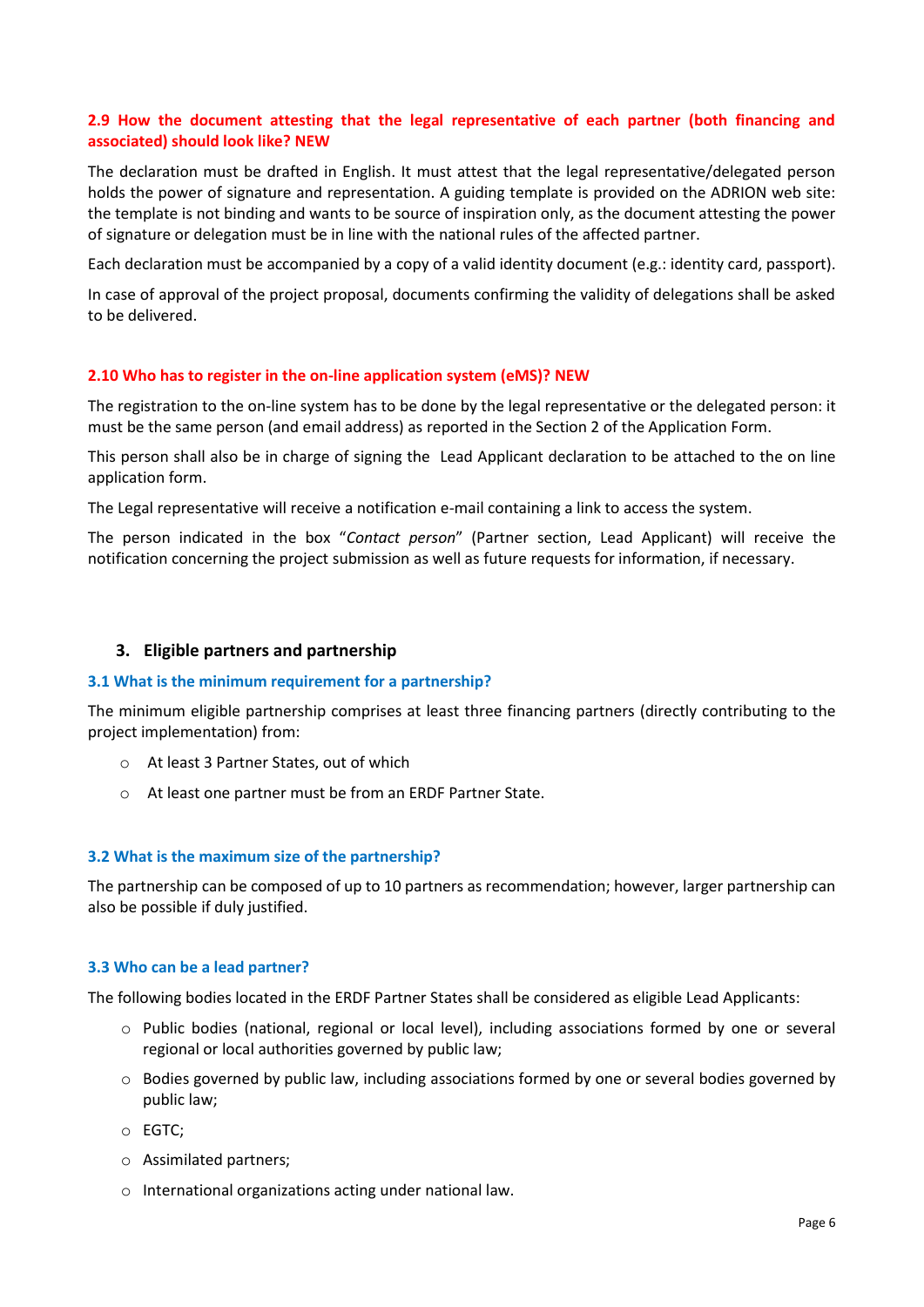All eligible bodies located in IPA Partner States can participate to projects only as partners.

## **3.4 Who can be a project partner?**

All bodies/institutions interested in being part of a project proposal must fulfil all the following criteria (exception related to the Assimilated partners" are provided in a separate question):

- o **Established under the national law of one of the Partner States participating in the Programme**. Nationality will be determined on the basis of the organisation's statute/articles of incorporation which should demonstrate that it has been established by an instrument governed by the internal law of a country participating to the Programme. In this respect, any legal entity whose statute has been established under the national law of a country not participating to the programme cannot be considered an eligible partner, even if it has established branches/offices legally registered under the national law of a Country participating to the Programme;
- o **Have their official seat and their seat of operations in the country/part of the country included in the Programme area** (with the exceptions reported under the sub-paragraph "*Assimilated partners*");
- o Be endowed with **legal personality**.

In addition to what above, eligible partners shall be:

- o **National, regional and local public bodies** (including EGTCs in the meaning of Article 2(16) of Regulation (EU) No 1303/2013, (see the sub-paragraph "*European Grouping of Territorial Cooperation*") and associations formed by one or several of such public bodies;
- o **Body governed by public law**, and associations constituted by one or several bodies governed by public law, as defined in Article 2(4) of Directive 2014/24/EU on public procurement, i.e. bodies that have all of the following characteristics:
	- (a) They are established for the specific purpose of meeting needs in the general interest, not having an industrial or commercial character;
	- (b) They have legal personality; and
	- (c) They are financed, for the most part, by the State, regional or local authorities, or by other bodies governed by public law; or are subject to management supervision by those authorities or bodies; or have an administrative, managerial or supervisory board, more than half of whose members are appointed by the State, regional or local authorities, or by other bodies governed by public law;
- o **Private bodies**, including private companies, having legal personality and operational from at least 2 fiscal years at the time of submission of the candidature;
- o **International organisations** acting under the national law of one of the Partner States participating to the Programme operational from at least 2 fiscal years at the time of submission of the candidature.

Finally, applicants are strongly advised to **carefully check the indicative list of potential beneficiaries included in the description of each Programme Priority Axis, namely section 2 of the ADRION CP**: such lists are referred to the typologies of beneficiaries that can best contribute to the Programme specific objectives.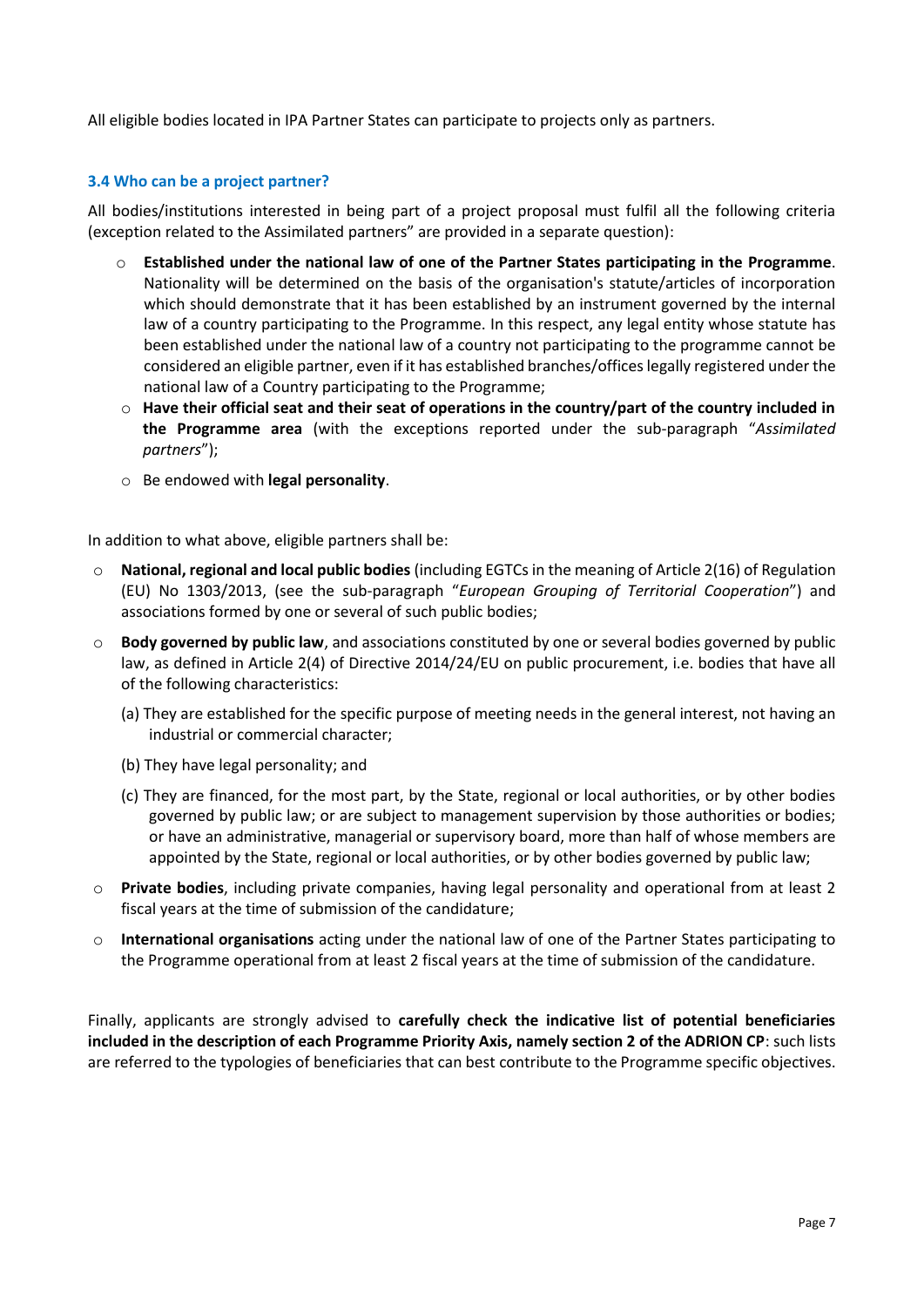#### **3.5 Which institution can be considered an "Assimilated partners"?**

In order to overcome to the Programme geographical constraints applying to Italy, those Italian public authorities or bodies governed by public law which are competent in their scope of action for certain parts of the eligible area but which are located outside of it (e.g.: Ministries) are considered as assimilated partners, with equal rights and obligations to applicants located within the programme area.

The attribution of the characteristic of assimilated applicant to an Italian institution located outside the Programme area shall be duly justified in the project application and further assessed with the support of the Italian National Contact Point.

## **3.6 Can financing partners outside the programme area but within EU participate in a project?**

Partners outside the programme area but within the EU cannot participate as financing partners to the projects. The only exception refers to the assimilated partners (see specific FAQs).

#### **3.7 Are other forms of participation within the projects possible?**

The other possible forms of participation within a project are:

#### *Associated partners*

The ADRION Programme foresees the involvement of *associated partners*, i.e.: those bodies willing to be involved in a project with an observer or associated status without financially contributing to the project. The associated institutions do not account for the partnership minimum requirements; all expenditure incurred by these bodies shall be finally borne by any of the institutions acting as financing beneficiaries in order to be considered as eligible. The associated institutions must not act as service providers in order not to enter in conflict with public procurement rules.

The partnership must demonstrate the benefits that the involved associated partner shall bring to the project and its follow up. Expenditure incurred by these bodies shall be limited to reimbursement of travel and accommodation costs related to their participation in project meetings.

Associated partners can also be located outside the Programme area.

#### *Participation of Non-EU Partners located outside the Programme area*

The Programme allows the participation of financing partners from non-EU countries outside the Programme area Participation is open to public institutions located in Third Countries not included in the Programme area: their financial participation cannot be, however, supported with Programme funds. Interested organizations from Third Countries shall search for other sources of funding (e.g.: ENI, IPA II, United Nation) or use their own funds. Third Countries participation shall not count for the fulfilment of the minimum eligible partnership size requirement.

#### **3.8 What are the lead partner responsibilities?**

The partner designated by all beneficiaries to act as lead beneficiary (art. 13 of Regulation (EU) No 1299/2014) assumes the following responsibilities:

- a) Is responsible for the coordination of the drafting of the project application and of its submission on behalf of the entire partnership. In case clarifications are necessary during the assessment phase, the Joint Secretariat (JS) will address to it;
- b) Signs a subsidy contract on behalf of the entire partnership with the MA;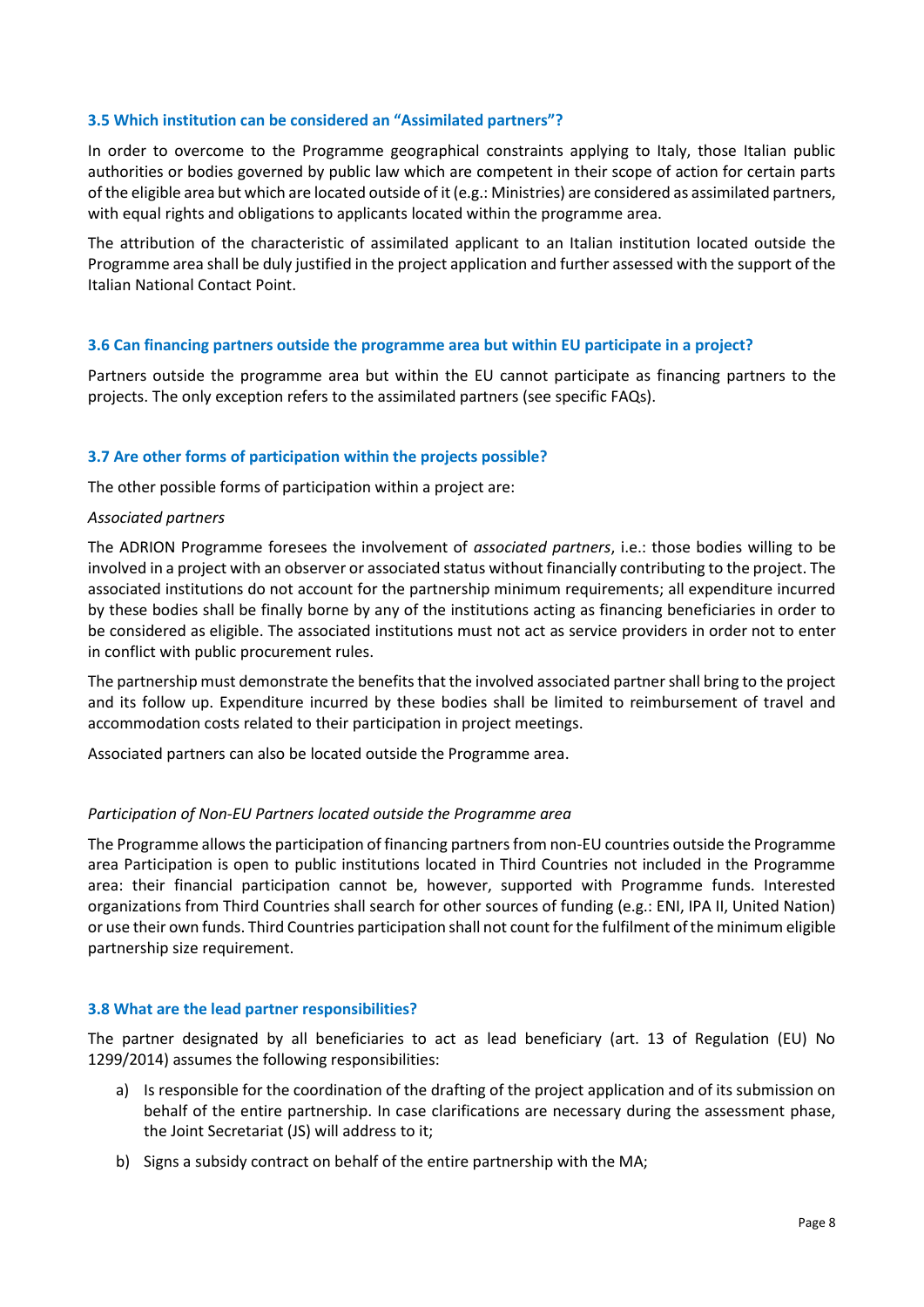- c) Ensures arrangements with the other partners comprising provisions able to guarantee the sound financial management of the funds allocated to the project and arrangements for recovering the amounts unduly paid (a template of the subsidy contract and partnership agreement are elaborated by the Programme and downloadable from the Programme web site);
- d) Assumes the responsibility for ensuring the implementation of the entire operation; in this respect it sets the coordination structure through the appointment of key figures (e.g.: a project coordinator, a financial coordinator and a communication manager) operating for the entire partnership;
- e) Ensures that expenditure presented by all partners has been incurred in implementing the operation and corresponds to the activities agreed between all the beneficiaries, and is in accordance with the subsidy contract;
- f) Ensures that the expenditure presented by all partners has been verified by the controllers appointed by the country where the partner is located according to the specificities of the national system;
- g) Ensures that the promised outputs as in the approved application are delivered in accordance with the set timeline;
- h) Receives the reimbursed amount from the Programme on behalf of the entire partnership and transfers the due amounts to its partners as soon as possible without deducting any amount or specific charge;
- i) Guarantees the reimbursement of amounts unduly paid to the MA upon receiving a recovery order following the detection of an irregularity on behalf of the affected partner(s) (itself or project partner);
- j) Ensures that all project documentation (e.g.: progress report etc.) shall be kept available for a period of two years from 31 December following the submission of the payment request of the MA to the European Commission including the final expenditure of the completed projects or otherwise required by the specific legislation (e.g.: State Aid). The time period referred to shall be interrupted either in the case of legal proceedings or by a duly justified request of the Commission;
- k) Coordinates the communication flow towards the MA/JS with regard to the timely submission of the progress reports and requests for reimbursement;
- l) Is responsible of the communication flow between the partnership and the Programme (mainly with the JS and the MA), it is in charge of spreading communication and information received by the Programme to its project partners, including the announcements to participate to seminars organized by the Programme;
- m) Ensures prompt solutions of management problems (e.g.: change of partners, requests for revision of activities etc.).

# **3.9 What are the project partner responsibilities?**

Each project partner carries out activities planned in the approved AF within the deadline agreed at Programme and partnership level. Each project partner shall:

- a) Assume responsibility towards the lead partner of repaying the received undue amount and it assumes its responsibility in case of irregularities in the expenditure it has declared;
- b) Carry out information and communication measures for the public about the project activities;
- c) Ensure that all project documentation (e.g.: progress report etc.) shall be kept available for a period of two years from 31 December following the submission of the payment request of the MA to the European Commission including the final expenditure of the completed projects or otherwise required by the specific legislation (e.g.: State Aid). The time period referred to shall be interrupted either in the case of legal proceedings or by a duly justified request of the Commission.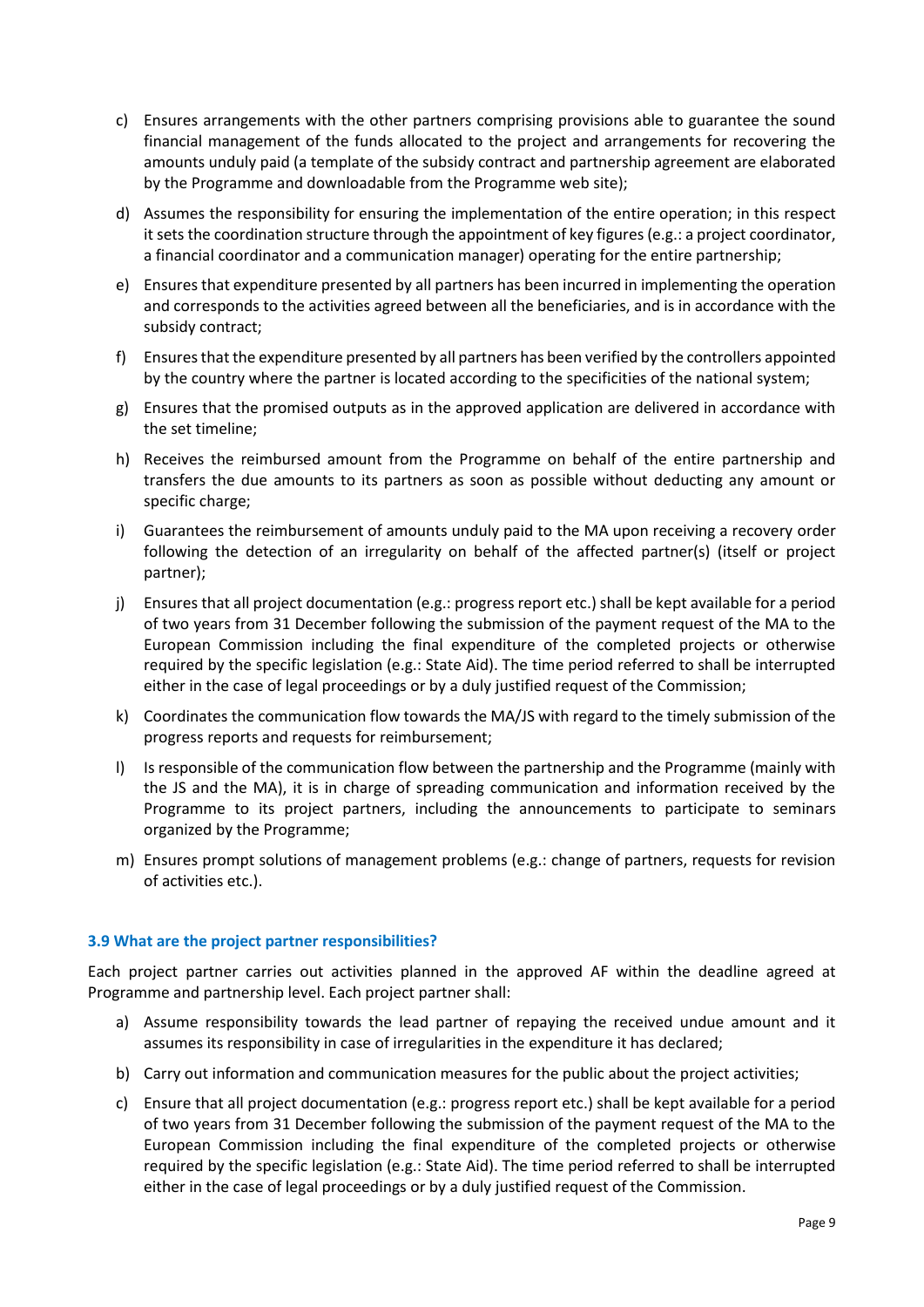Obligations of the lead partners and project partners are laid down in the subsidy contract and in the partnership agreement respectively.

The Subsidy Contract determines the rights and responsibilities of the Lead Partner – according to the lead partner principle - the conditions for the project implementation, requirements for reporting, financial controls, litigation etc.

The Partnership Agreement transfers rights and responsibilities from the Lead Partner to the project partners.

Detailed information on these two legal documents shall be provided on the ADRION web site.

## **3.10 What requirements apply to private project partners? REVISED**

Private partners can participate on condition that:

- they have been constituted from at least 2 financial years;
- specific criteria, aimed at ensuring their financial capacity, are met.

Private partners, both commercial and non-commercial are therefore asked to perform a self-assessment financial viability check aimed at verifying if they:

- a. Have the ability in managing the project budget;
- b. Have the capacity in incurring expenditure in advance;
- c. Have the ability in managing the project along the project duration.

In case of private commercial partner 3 out of 4 of the following criteria shall be met:

| Liquidity rate:        | the ratio "current assets" / "current liabilities" is higher than 1                                                  |
|------------------------|----------------------------------------------------------------------------------------------------------------------|
| Debt rate:             | the ratio "total debts" / "total assets" is lower than 0.8                                                           |
| Subvention rate*       | the ratio "total grant requested divided by the number of<br>project years" / "shareholders' equity" is lower than 1 |
| Operating profit rate* | there is a positive operational profit                                                                               |

\**The non-fulfilment of one of these two criteria can nevertheless lead to the acceptance of the private partner*

In case of private non-commercial partner (e.g.: NGOs) 2 out of 3 of the following criteria shall be respected:

| Liquidity rate: | the ratio "current assets" / "current liabilities" is higher than 1                                       |
|-----------------|-----------------------------------------------------------------------------------------------------------|
| Debt rate:      | the ratio "total debts" / "total assets" is lower than 0.8                                                |
| Subvention rate | the ratio "total grant requested divided by the number of<br>project years" / "subsidies" is lower than 1 |

The self-assessment shall be part of the documentation to be submitted together with the Application Form.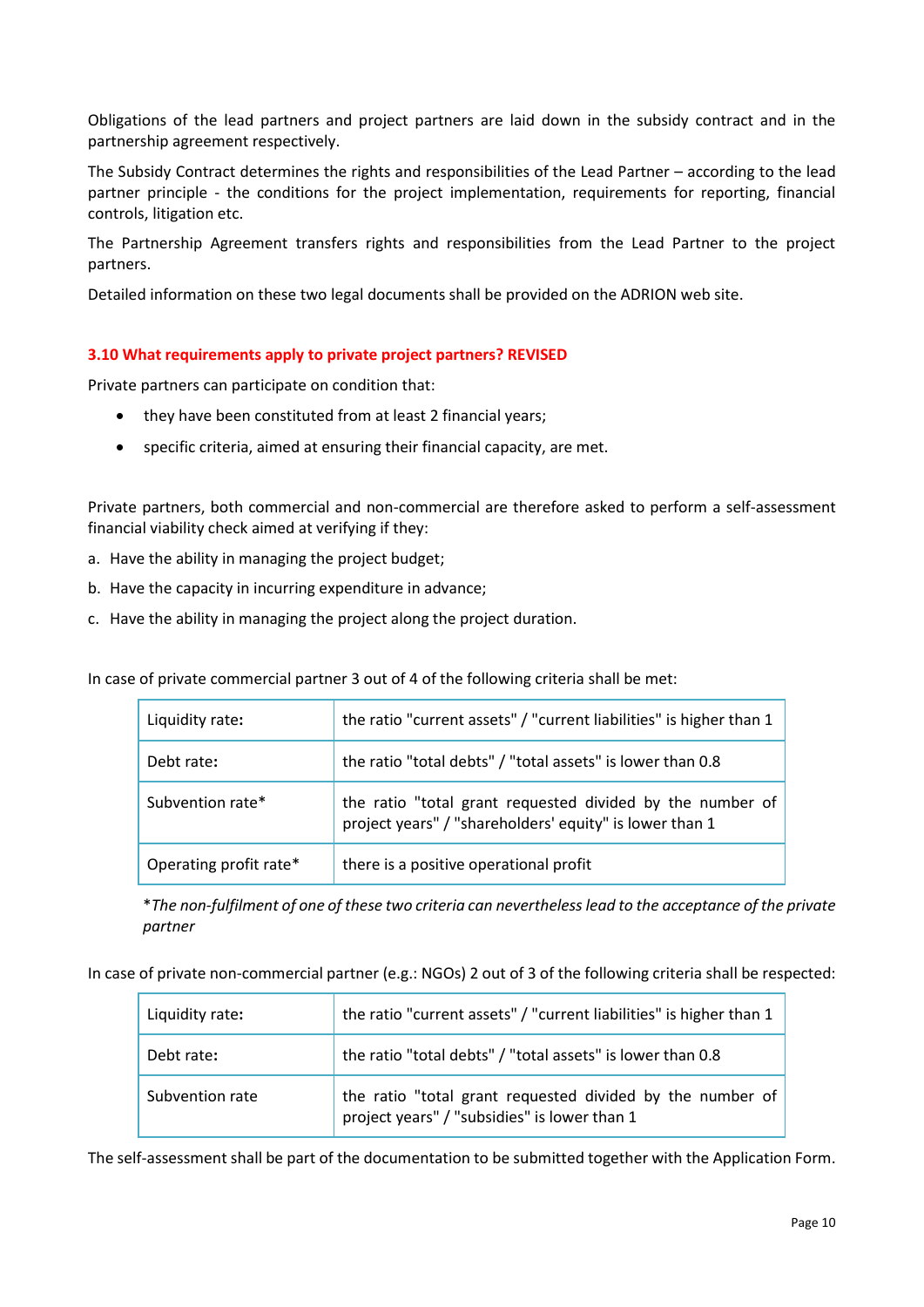#### **3.11 What does ADRION fund?**

With reference to the first call for proposals, ADRION shall mainly support the delivery of the following outputs:

- o Networking structures;
- o Joint management systems and cooperation agreements;
- o Strategies and Action Plans;
- o Methodologies and Tools;
- o Pilot Actions (small scale investments and demonstration projects).

#### **3.12 What are "small scale investments"? NEW**

The definition of small scale investment is provided at page 29 of the Cooperation Programme: *As a transnational cooperation programme, the ADRION Programme will neither support heavy investments, development of large infrastructures nor scientific and technology research as such. Investments in small scales facilities or infrastructures might be supported in duly justified cases in the case of pilot projects and territorial experiences. The ADRION Programme shall support in particular intangible or "soft" actions which could potentially have a long term effect and contribute to the visibility to the Programme (studies and research, networking, dissemination of knowledge and data, etc.)".* In relation to what above, the definition of pilot action is provided at page 12-13 of the Programme Manual: "*Pilot action: to be understood as testing, evaluating and/or demonstrating the feasibility, effectiveness and replicability in a transnational perspective. It must have an experimental or demonstration character. It can cover either the testing of innovative solutions or the demonstration of the application of existing solutions to a certain territory/sector. Additionally, it shall be limited in its scope (area, duration, scale etc.) being unprecedented in a comparable environment. A pilot action includes a clear transnational effect being jointly strived for and evaluated by the partnership, showing a clear potential to be transferred to other institutions and/or territories beyond the project.*

#### **3.13 How many programme priorities or specific objectives can a project address?**

Under the terms of the first call for proposals, a project proposal must focus on one Priority Axis and one of its related Specific Objectives.

#### **3.14 Is it possible to an institution to participate to more than one project proposal? NEW**

The programme does not set any limit to the participation of one institution to project proposals. In case an institution is involved in more than one approved operations, the programme shall check its capability (e.g.: staff, financial capacity etc.) in implementing all of them and ensuring the proposed deliverables within the set deadlines.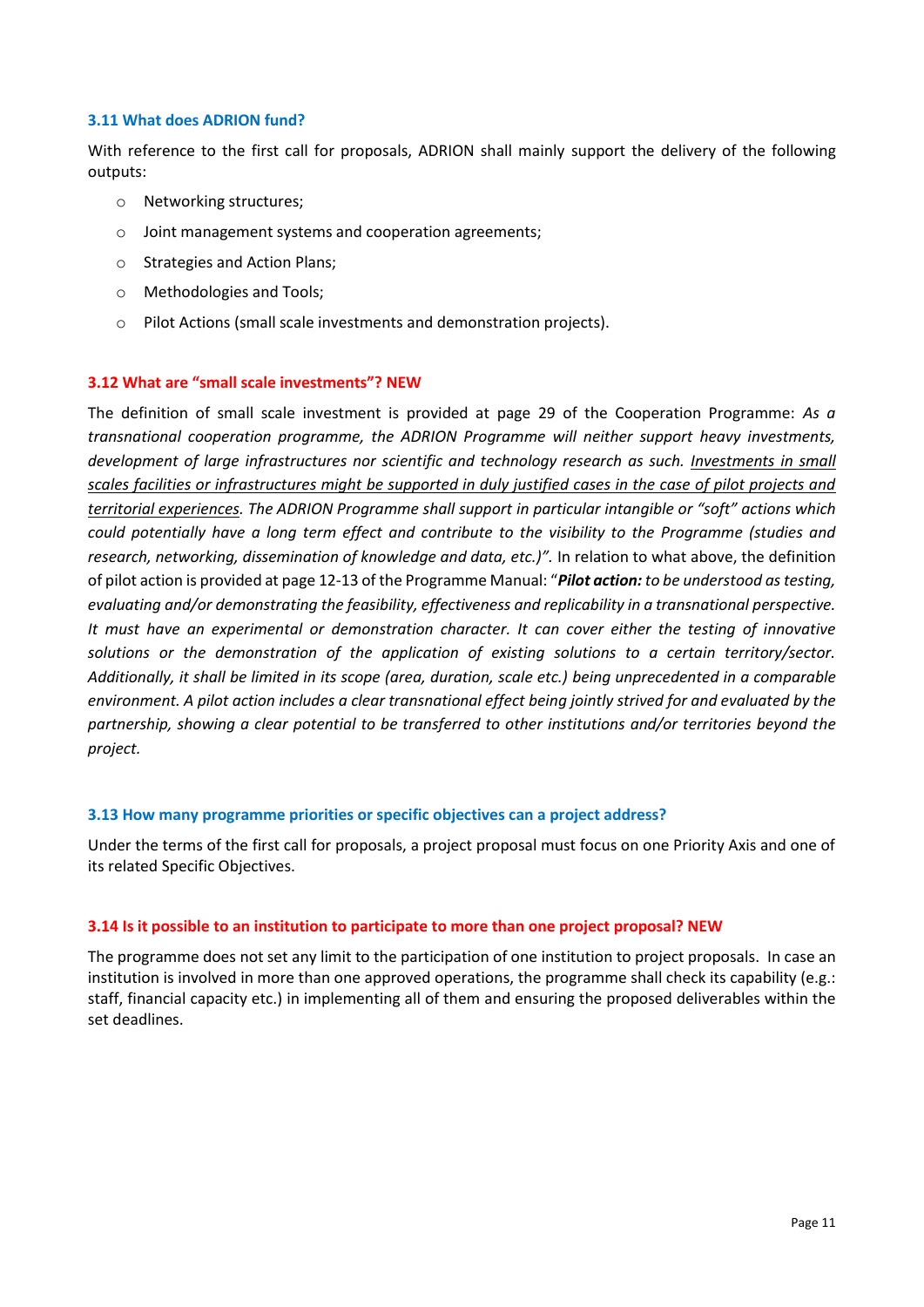## **3.15 How can I ensure consistency with regard to the measurement of the output indicators in the Application form and Programme output indicators? REVISED**

In order to ensure the necessary consistency while measuring the project output indicators vis-à-vis the programme indicators, kindly refer to the following tables:

## **Priority Axis 1:**

| ID          | <b>Output Indicator</b>                                                                                 | <b>Measurement unit</b> |
|-------------|---------------------------------------------------------------------------------------------------------|-------------------------|
| COI 1       | Number of enterprises cooperating<br>with research institutions                                         | Enterprises (Number)    |
| $OI_1b.1_1$ | Number of supported transnational<br>cooperation networks and clusters                                  | Number                  |
| $OI_1b.1_2$ | Number of strategies and action plans<br>developed by transnational innovation<br>networks and clusters | Number                  |

#### **Priority Axis 2:**

## **Specific Objective 2.1**

| ID               | <b>Output Indicator</b>               | <b>Measurement unit</b> |  |
|------------------|---------------------------------------|-------------------------|--|
| $OI_6c.1_1$      | Number of supported transnational     | Number                  |  |
|                  | cooperation networks                  |                         |  |
|                  | Number of strategies and action plans |                         |  |
| OI 6c.1 2        | developed in the field of natural and | Number                  |  |
|                  | cultural heritage and tourism         |                         |  |
| $OI_6c.1_3$      | Number of small scale investments     | Number                  |  |
|                  | and demonstration projects            |                         |  |
|                  | Increase in expected number of visits |                         |  |
| COI <sub>2</sub> | to supported sites of cultural and    | Visits/year (Number)    |  |
|                  | natural heritage and attractions      |                         |  |

## **Specific Objective 2.2**

| ID          | <b>Output Indicator</b>                                                                        | <b>Measurement unit</b> |
|-------------|------------------------------------------------------------------------------------------------|-------------------------|
| $OI_6d.1_1$ | Number of supported transnational<br>cooperation networks                                      | Number                  |
| $OI_6d.1_2$ | Number of strategies and action plans<br>developed in the field of<br>environmental protection | Number                  |

#### **Priority Axis 3:**

| <b>Output Indicator</b><br>ID                                                                                                                              |                                                                                 | <b>Measurement unit</b> |
|------------------------------------------------------------------------------------------------------------------------------------------------------------|---------------------------------------------------------------------------------|-------------------------|
| Number of supported transnational<br>cooperation networks in the field of<br>OL7c.11<br>Number<br>environment-friendly and low-carbon<br>transport systems |                                                                                 |                         |
| $OI_7c.1_2$                                                                                                                                                | Number of strategies and action plans<br>developed in the field of environment- | Number                  |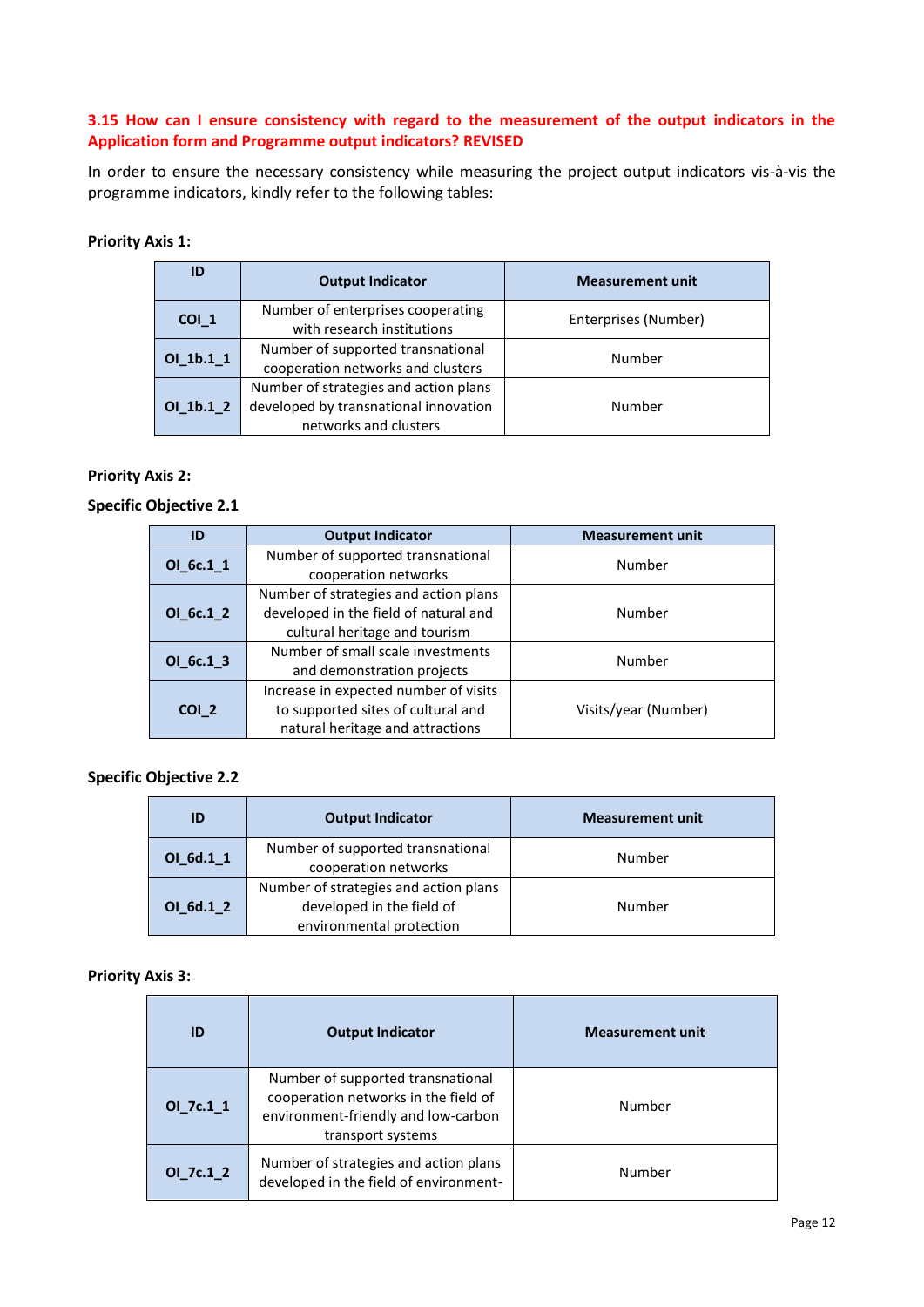| friendly and low-carbon transport |  |
|-----------------------------------|--|
| systems                           |  |
|                                   |  |

Applicants are invited to check the list of output indicators reported in each Specific Objective of the Cooperation Programme.

## **3.16 Which key elements must be taken into account while drafting the project proposal? NEW**

Applicants must carefully read the ADRION Cooperation Programme to meet its goals and objectives as well as follow the project intervention logic in order to define project objectives and outcomes. The project intervention logic has to be coherent and has to highlight the changes the project intends to bring with regard to the present situation.

In this regard, one relevant aspect you should consider is whether your project proposal can contribute to at least two programme outputs

Moreover, you should verify to which extent your project proposal matches with the indicative actions of the identified Specific Objective as listed in the Cooperation Programme: even if they are "indicative", they give you good indications on the actions the programme intends to fund; additionally, you should ensure that your project matches with the expected results (different per each specific objective) and with the overall objective of the programme which is "to act as a policy driver and governance innovator fostering European integration among Partner States (Albania, Bosnia and Herzegovina, Croatia, Greece, Italy, Montenegro, Serbia, Slovenia), taking advantage from the rich natural, cultural and human resources surrounding the Adriatic and Ionian seas and enhancing economic, social and territorial cohesion in the Programme area".

Reference to past funded operation is highly appreciated; however the new project must provide a step ahead in order to avoid the repetition of already funded activities in particular with regard to those partners involved in approved operations also in the past.

The definition of the partnership is highly relevant: in particular, each partner must have a specific role, coherent with its financial allocation and able to contribute to the improvement of the sector subject of the project proposal also after the project completion.

Do not forget to carefully define the target group(s) benefitting from the activities of your project proposal.

As a general suggestion, kindly check the assessment criteria according to which your project proposal shall be appraised in order to identify potential elements of weaknesses where you have to put more efforts.

# **3.17 Can a partner only dealing with project coordination, management, communication or knowledge management be involved in a project proposal? NEW**

As a general principle, as far as the role covered by the partners within the project is concerned, public and private entities whose ordinary main scope of activities and whose role in the project consists mainly in project coordination, management, communication or knowledge management, cannot be considered as eligible partner/beneficiary. The involvement of such bodies in the project should be, instead, as external service providers to be contracted following the applicable public procurement procedures.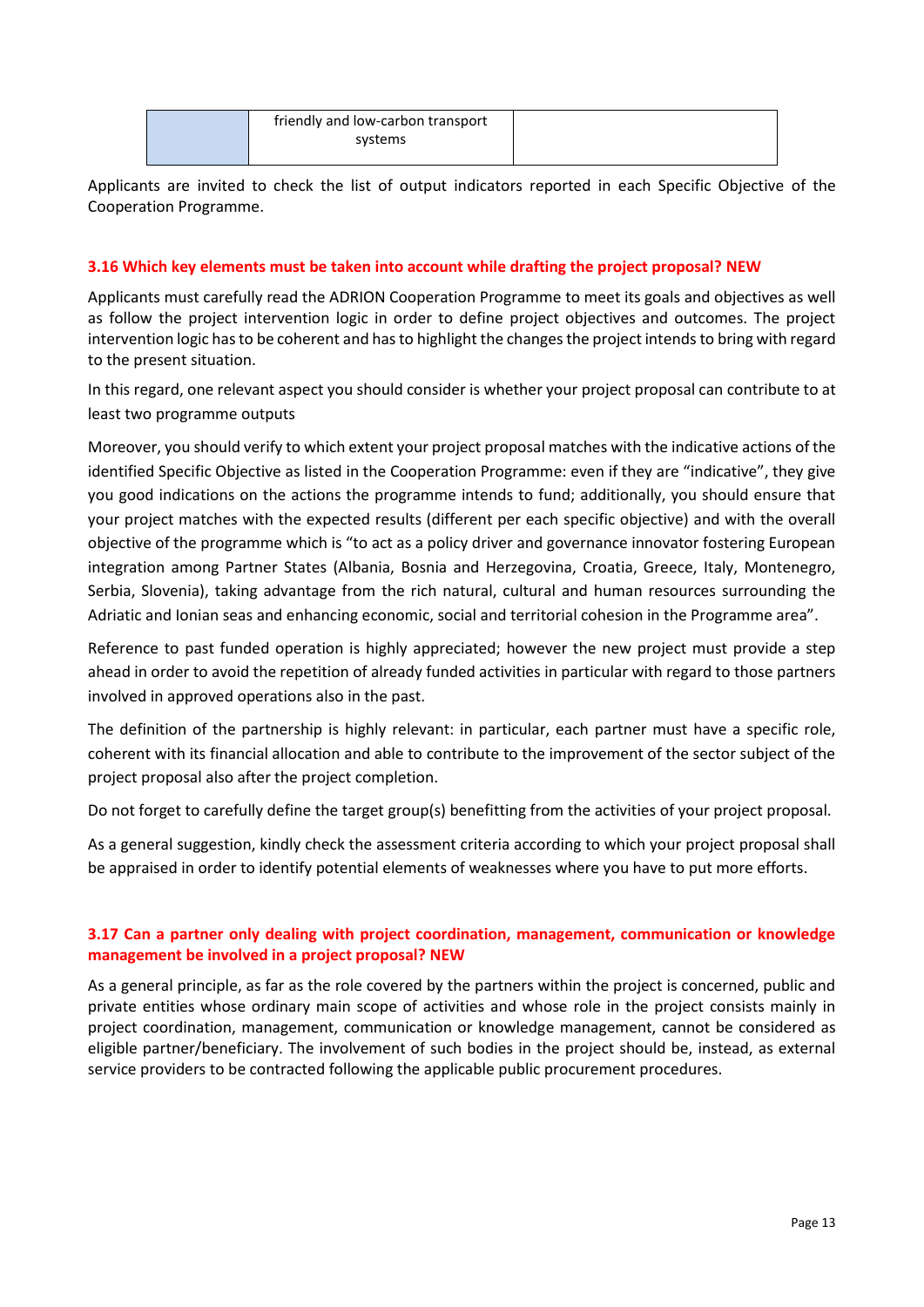# **3.18 What shall be described in the boxes "Partnership Concept" and what in "Strategic Partnership" of the application form? NEW**

In the box "Partnership Concept" it has to be provided information about the partnership and its characteristics, whereas in the box "Strategic Partnership" it has to be indicated how – in principle - a good partnership in the framework of the identified project objective should be. In this respect it has to be defined where the competences are located (they could or could not match with those reported in the box above – Partnership Concept). Please note that whereas in the first box the verbs are in the present tense, here you have "should" and clear reference to "a project objective".

# <span id="page-13-0"></span>**4. Project budget**

#### **4.1 Which rules of eligibility have to be observed?**

Three levels of rules apply to the eligibility of expenditure in the framework of all Interreg programmes, including ADRION. The following list expressly refers to the hierarchy of rules to be respected as far as the financial rules are concerned and it is applicable both to ERDF and IPA project partners.

EU Regulations, i.e.: all general rules mainly referred to the ERDF and IPA as far as public procurement is concerned (PRAG);

Programme rules, as outlined in the Programme Manual;

National rules, which include national, regional and or/local legislation, institutional rules and regulations.

## **4.2 Which is the eligible expenditure?**

Eligible expenditure is grouped in budget lines in accordance with Regulation (EU) No 481/2014:

- 1. Staff costs;
- 2. Office and administrative expenditure;
- 3. Travel and accommodation costs;
- 4. External expertise and services costs;
- 5. Equipment expenditure.

#### **4.3 What is the start and end date of project eligibility of expenditure?**

Expenditure is eligible as from the signature of the Subsidy Contract or with an earlier date if the project so decides: in this latter case the partnership decides, at its own risk, to start the project implementation irrespective the decision for funding of the Monitoring Committee.

Planned activities shall be implemented within the indicated project start and end date.

Costs for project closure refer to the finalization of all the legal and administrative obligations related to the granted activities and to incurred expenditure. It includes the preparation of the last progress report, the final report and the reconciliation with the initial granted amount, if necessary. These activities take place after the project official finalization of activities reported in the application form and can last not more than 3 months.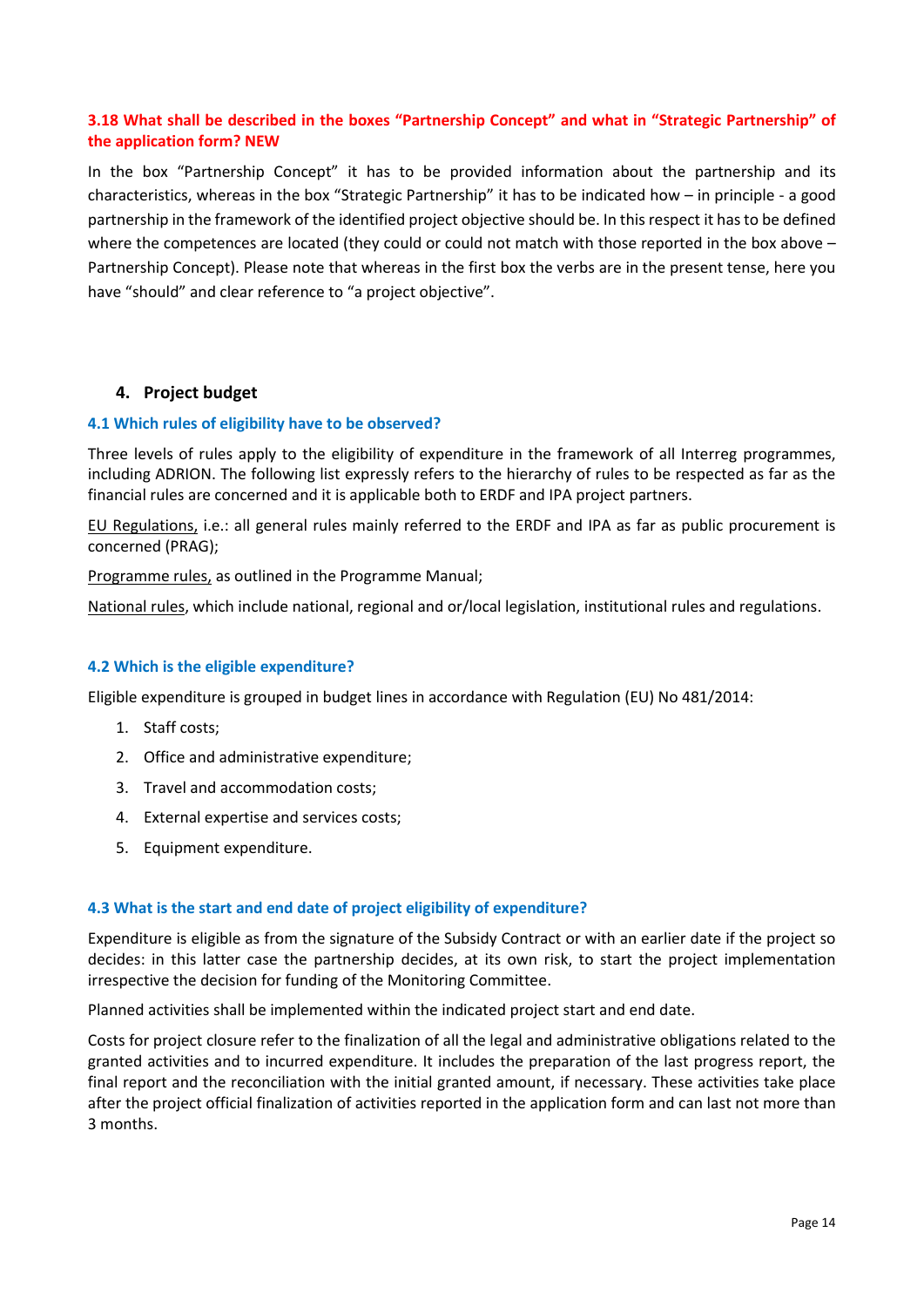#### **4.4 Are preparation costs reimbursed?**

The preparatory phase can start as from  $1<sup>st</sup>$  January 2014 and ends the day before the submission of the project proposal; it can be financially supported by the Programme only in case of project approval. Any preparation costs incurred by the partnership shall be indicated in the Application Form, under the specific budget line(s) concerned and included under the budget of the affected partners.

The preparation costs shall have the form of a lump sum reimbursement of max EUR 11.800 of total eligible expenditure per project: this means that in case of project approval, preparation costs shall be reimbursed to partners with no need to present invoices or other administrative justification for the incurred costs.

#### **4.5 Do rules on competition and public procurement have to be respected?**

Acquisitions by means of public contracts of works, supplies or services from economic operators are subject to rules on public procurement. These rules aim at securing transparent and fair conditions for competing on the common market and have to be respected by beneficiaries.

Rules differ depending on the kind of goods and/or services to be purchased, as well as the value of the purchase and the legal status of the awarding institution. They are set at the following levels:

- EU rules;
- National rules;
- Programme rules.

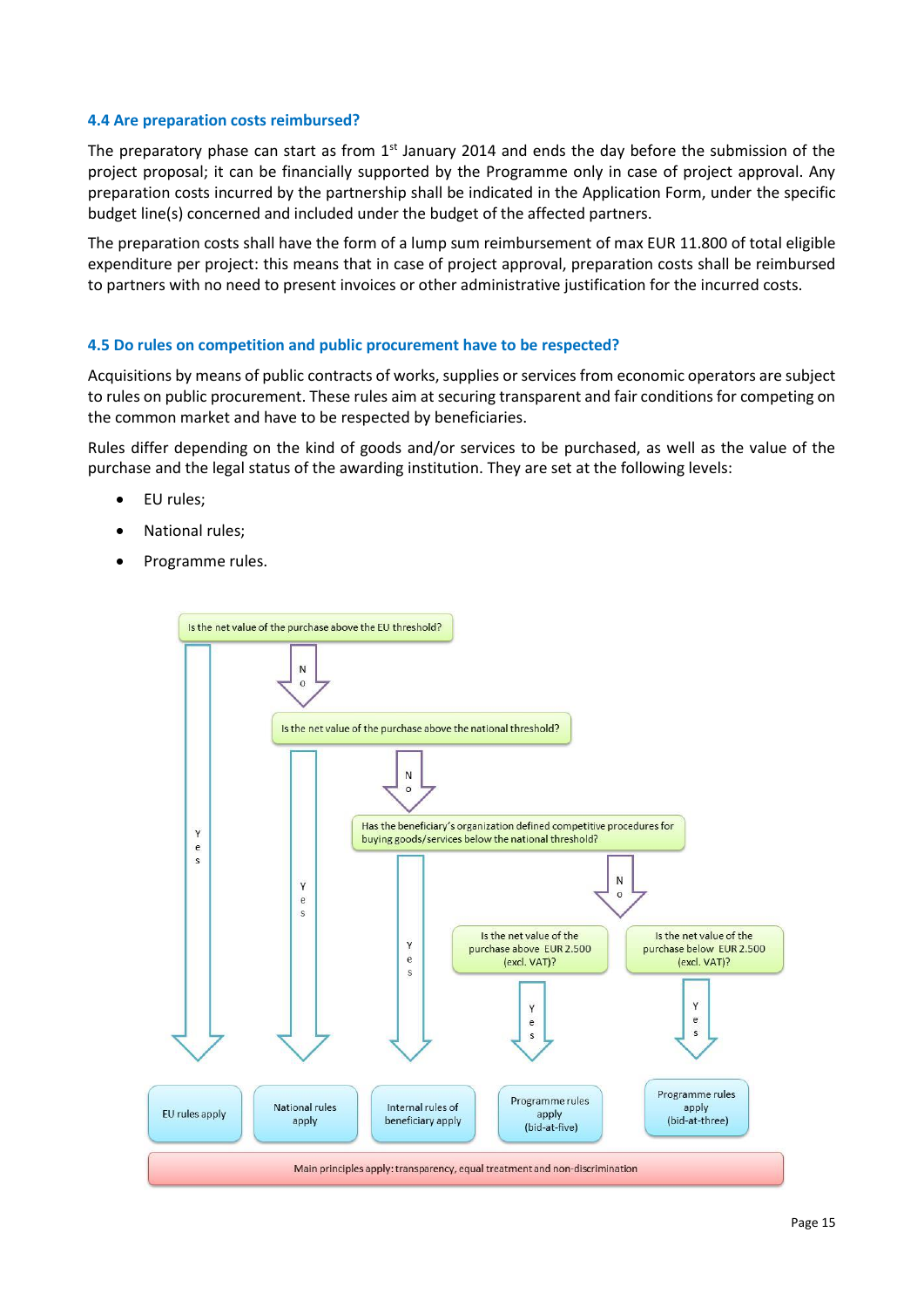#### **4.6 Are shared costs allowed?**

The practice of shared costs shall not be allowed, i.e.: the costs incurred for activities carried out by one partner - or under its responsibility by a sub-contractor – and covered by more than one project partner (the practice of splitting cost items paid by one partner among project partners), even in cases where such activity is for the benefit of the whole project partnership. The budget allocated to a project partner shall fully reflect the activities actually implemented by that partner.

## **4.7 [Is there a difference between management and administrative costs and how to budget them](http://www.interreg-baltic.eu/faq.html#/faq12)  [correctly?](http://www.interreg-baltic.eu/faq.html#/faq12)**

Project management (both content and financial) are various activities performed in order to implement the project whereas administrative costs are general costs that occur in an organization as a result of day to day activities. Consequently office and administration costs are automatically calculated on budget line office and administrative expenditure.

## **4.8 [Is it possible to have different calculation methods for staff costs within the partnership and within a](http://www.interreg-baltic.eu/faq.html#/faq14)  [partner organization? Does the lead partner or each project partner decide which method to use?](http://www.interreg-baltic.eu/faq.html#/faq14)**

The decision on the calculation methods has to be made by each project partner depending on their needs and organisational set-up. It is not possible to establish different calculation scheme for persons within the same organisation. The selected method for each partner must be kept throughout the project lifetime.

## **4.9 [It is possible to include staff costs for management of a partner organisation, which does not receive](http://www.interreg-baltic.eu/faq.html#/faq16)  [any salary?](http://www.interreg-baltic.eu/faq.html#/faq16)**

No. Only payments based on employment contracts are eligible.

## **4.10 [Is there a possibility of having other costs on the budget line Office and administrative expenditure](http://www.interreg-baltic.eu/faq.html#/faq19)  [than the predefined list of the Programme?](http://www.interreg-baltic.eu/faq.html#/faq19)**

The office and administration costs related to the project implementation will be calculated automatically on a flat rate basis of 10% of the eligible direct staff costs. As this is a simplified cost, the real costs will not be checked. The pre-defined list available in the Programme Manual is important to assure that these listed costs are not reported under any other budget line.

## **4.11 What is meant with ["project staff" in the description of budget line "travel and accommodation](http://www.interreg-baltic.eu/faq.html#/faq20)  [costs"?](http://www.interreg-baltic.eu/faq.html#/faq20)**

Expenditure under this budget line refers to the costs incurred by the partner organisation for travels and accommodation of its own staff necessary for the delivery of the project.

Travel costs of external speakers, guests or freelancers or other service providers have to be included under budget line External expertise and services costs.

#### **4.12 [Under which budget line shall catering and meeting costs](http://www.interreg-baltic.eu/faq.html#/faq21) be allocated?**

Catering or meeting facilities provided by an external service provider should be reported under budget line External expertise and services costs.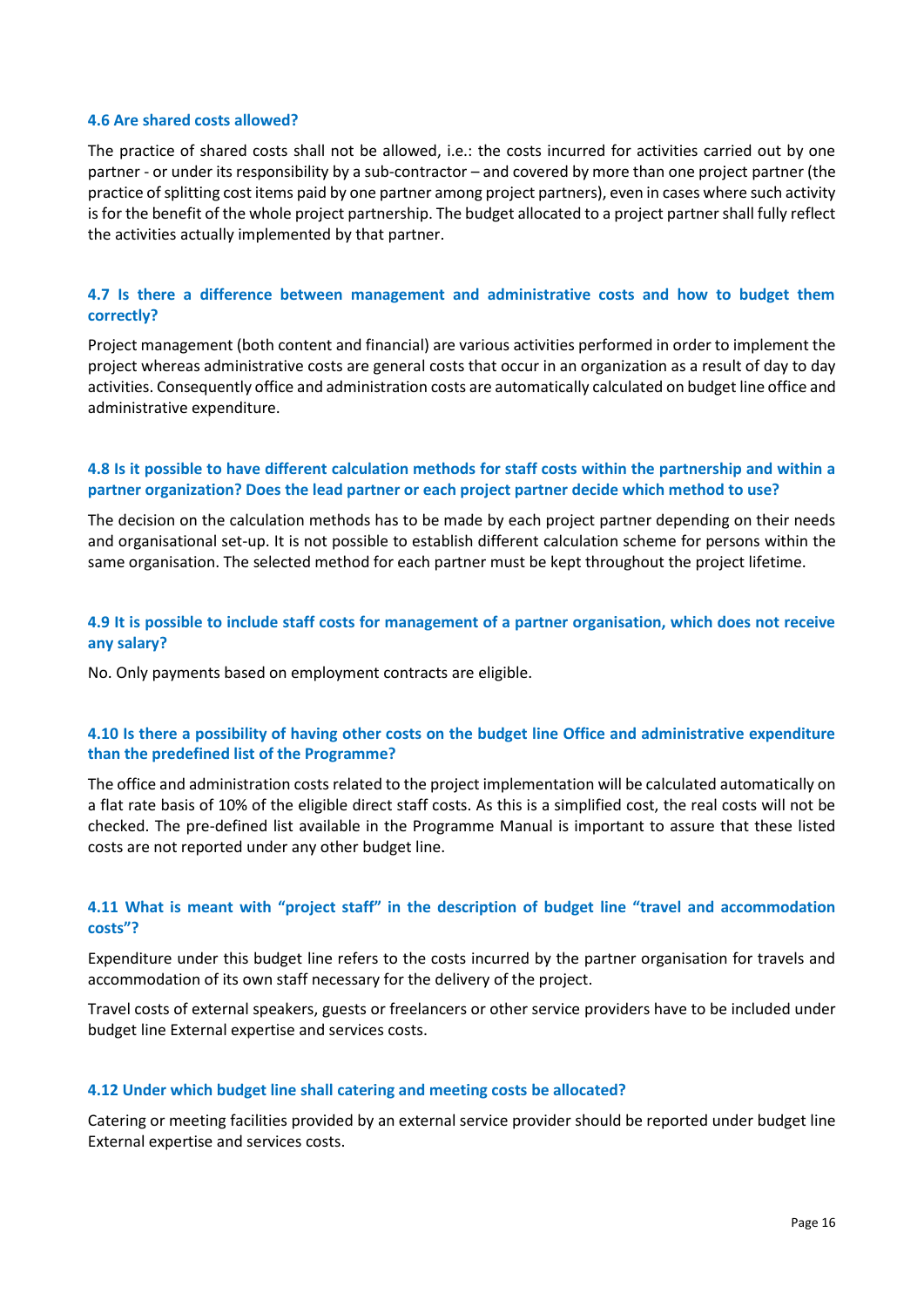## **4.13 [How strictly do projects have to follow the initial spending plan? Are deviations permitted?](http://www.interreg-baltic.eu/faq.html#/faq36)**

The spending plan should be calculated in a realistic way. Still, deviations are normal during the implementation. During implementation you can either report less or more expenditure than planned. However, severe and continuous underspending could lead to de-commitment of funds.

#### **4.14 [What is State aid?](http://www.interreg-baltic.eu/faq.html#/faq39)**

State Aid is a fundamental principle to guarantee fair competition in the European Union. This principle is defined by a set of rules in the EU Treaty. State Aid rules may - under certain circumstances - lead to cuts of Programme co-financing to projects. In case activities have to be disciplined by the State Aid regulations, the latter apply to all partners (ERDF and IPA partners). Applicants and project finance managers should therefore become familiar with State Aid in the context of the ADRION programme by reading the [website section on](http://www.interreg-baltic.eu/for-projects/state-aid.html)  [State Aid](http://www.interreg-baltic.eu/for-projects/state-aid.html) (under construction) and the Programme Manual.

## **4.15 Are there any thresholds concerning budget lines and financial allocation to partners located in IPA and ERDF partner countries? NEW**

The Programme has not fixed any financial threshold at project level with regard to the overall involvement of ERDF and IPA partners, as it depends on the number of ERDF and IPA partners involved. Similarly, there are no ceilings in relation to the financial allocation per work packages which will be appraised during the assessment of the project proposal.

## **4.16 In which budget line should expenditure related to the small scale investment be budgeted? NEW**

This expenditure has to be budgeted under the budget line equipment.

#### **4.17 How do we include staff costs in the budget table of the application form if we adopt real costs? NEW**

The following steps must be followed:

- a) Type the number of unit staff to be involved in the cell "Unit";
- b) Type in the cell "Amount for Unit" the average costs of the total staff costs;
- c) In the cell "Total" the final amount appears.

#### *Example:*

In the period 01-02.2017 – 31-07.2017 the staff involved is of 4 units for an overall amount of EUR 40.000.

You have to include:

- a) The number of unit staff: 4;
- b) The average costs amounts: EUR 10.000;
- c) The total will result in EUR 40.000.

Please note that the "Unit type" box does not need to be filled in.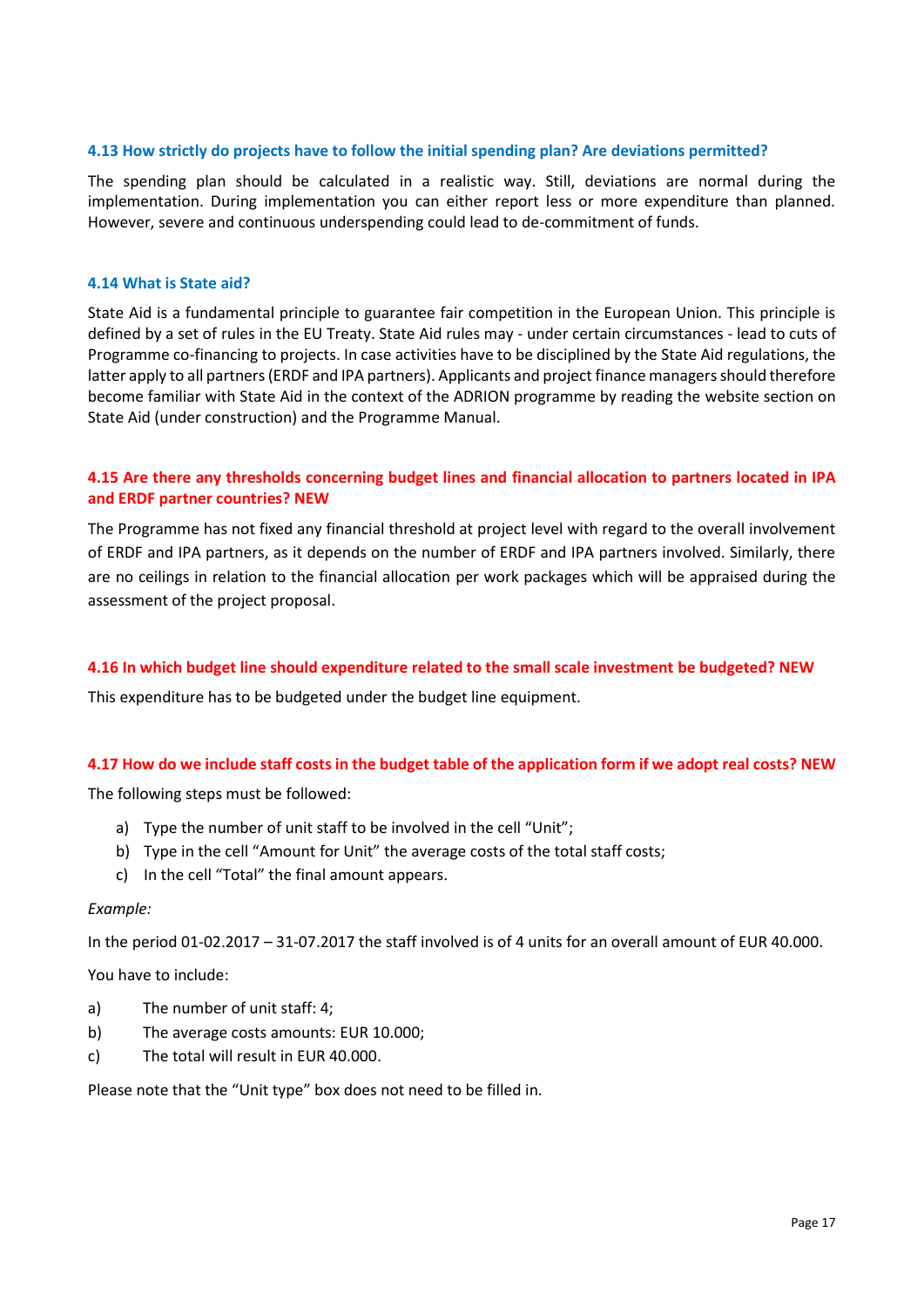## **4.18 With regards to the section "C.6 Activities outside the Union part of the programme area" of the eMS system, is it compulsory to be filled in? NEW**

This section must be filled in only if your project proposal foresees – from the side of the ERDF partners – to implement activities in the IPA countries involved in the Programme area. Costs must be related to those activities.

## <span id="page-17-0"></span>**5. Assessment procedure**

## **5.1 How are the received applications assessed?**

The assessment of the application is coordinated by the Managing Authority and performed by the Joint Secretariat, with the support of the National Contact Points for the assessment of eligibility of partners, and external experts.

In order to ensure equal, fair and transparent approach, the project proposals are assessed according to a set of criteria previously elaborated by the Programme, approved by the Monitoring Committee and detailed below:

Admissibility and Eligibility check: are aimed at verifying the respect of all formal and substantial minimum conditions of eligibility.

Only those proposals having positively passed the admissibility and eligibility checks will be subject to the assessment of their quality.

Qualitative evaluation is performed according to list of criteria and is aimed at assessing their degree of fulfilment by each project proposal and is divided into two steps:

1. Strategic assessment - whose main aim is to determine the extent of the project's contribution to the achievement of programme objectives (contribution to programme results), by addressing joint or common target group needs.

The appraisal criteria shall be:

- **Project's context (relevance and strategy);**
- Cooperation character:
- **Partnership relevance:**
- **Project's contribution to programme's objectives.**

Each criterion is composed of several sub-criteria measured according to scores (1 to 5).

Only those project proposals having reached a minimum score as for their strategic value will be subject to the assessment of their operational value.

An additional score is awarded to those operations which contribute to the implementation of the EUSAIR strategy.

2. Operational assessment - whose main aim is to assess the viability and the feasibility of the proposed project, as well as its value for money in terms of resources used in relation to the results delivered.

The appraisal criteria shall be:

- **Management;**
- Communication;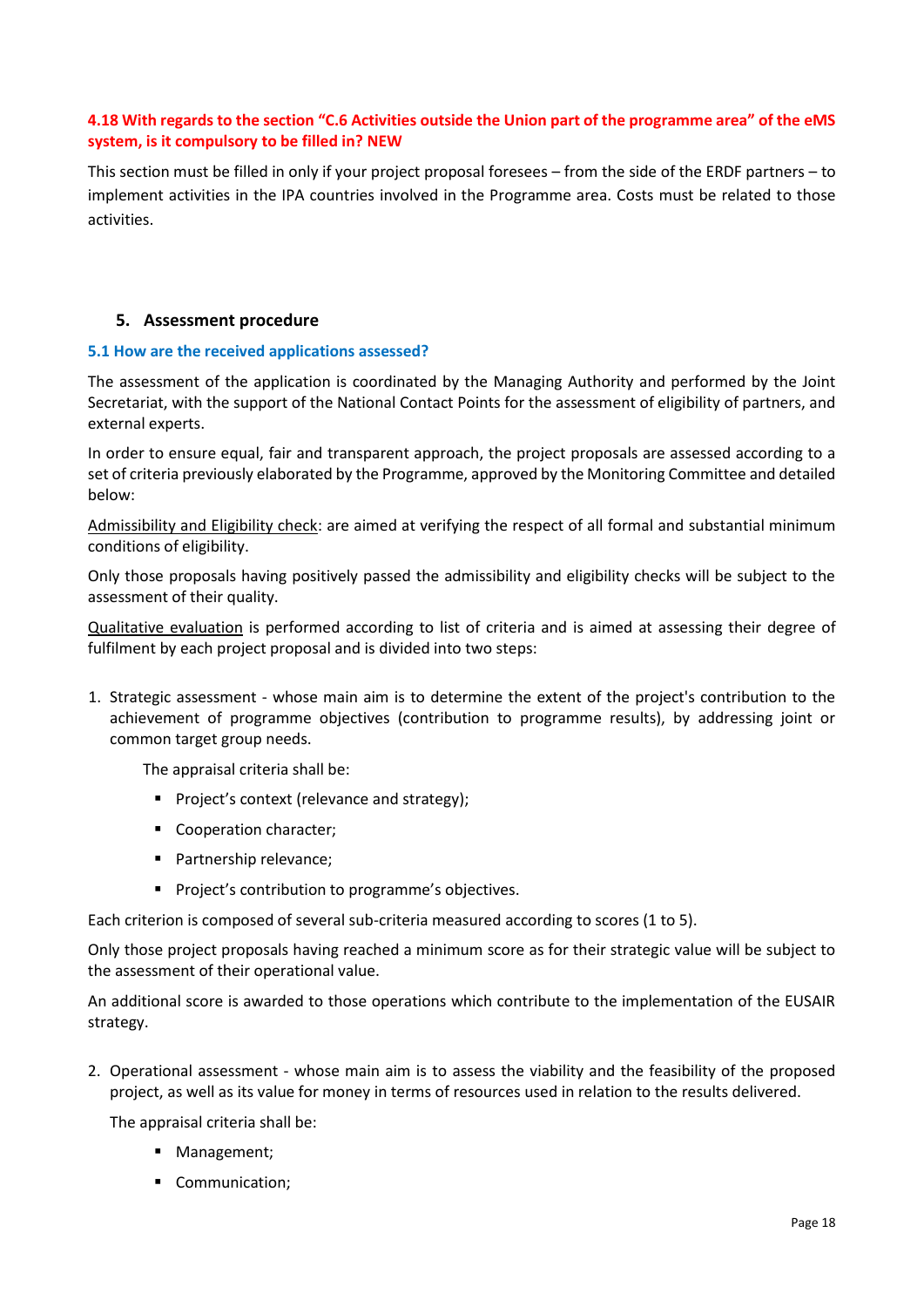- Work plan;
- **Budget.**

Each criterion is composed of several sub-criteria measured according to scores (1 to 5).

Only those project proposals having reached a minimum score as for their operational value will be subject to further checks, aimed at determining the respect of the State Aid discipline and of no fraudulent behaviours.

Overall evaluation of proposals will result from summing up the evaluation scores of strategic, operational assessments and awarding score; the further aforementioned checks shall also be taken in due account.

## **5.2 Who will take the funding decisions?**

The funding decision is adopted by the Monitoring Committee by consensus.

The results of the funding decisions are communicated to the Lead Applicant on behalf of the entire partnership. The Lead Applicant shall inform its partners as soon as possible.

#### **5.3 What is the difference between a service provider and a partner?**

The nature of the service provider's and the partner's activities is different. While the service provider does a specific work, defined in a contract, the partner participates to the project and co-finances it.

As a general principle, as far as the role covered by the partners within the project is concerned, public and private entities whose ordinary main scope of activities and whose role in the project consists mainly in project coordination, management, communication or knowledge management, cannot be considered as eligible partner/beneficiary. The involvement of such bodies in the project should be, instead, as external service providers to be contracted following the applicable public procurement procedures.

## **5.4 [Should the Partnership Agreement regulate the rights and responsibilities of project partners](http://www.interreg-baltic.eu/faq.html#/faq33)  [associated organisations as well?](http://www.interreg-baltic.eu/faq.html#/faq33)**

The partnership agreement shall only include project partners. Associated organisations do not have formal obligations towards the Programme as they do not generate or request Programme funds for their activities.

# <span id="page-18-0"></span>**6. VERIFICATION OF EXPENDITURE**

**6.1 Overall information on the designated bodies or persons responsible for carrying out such verifications in relation to beneficiaries on its territory (the 'controller(s)') (ex art. 23 of the Regulation (EU) No 1299/2013) NEW**

| <b>Partner State</b> | <b>Responsible body for controls</b>    | Centralized/decentralized<br>system | How are the controls? |
|----------------------|-----------------------------------------|-------------------------------------|-----------------------|
| <b>Slovenia</b>      | Control Division ETC, IPA and IFM       | Centralized                         | Free of charge        |
|                      | programmes,                             |                                     |                       |
|                      | <b>European Territorial Cooperation</b> |                                     |                       |
|                      | and Financial mechanism Office,         |                                     |                       |

Please find below a summary table containing information the controllers at Partner State level.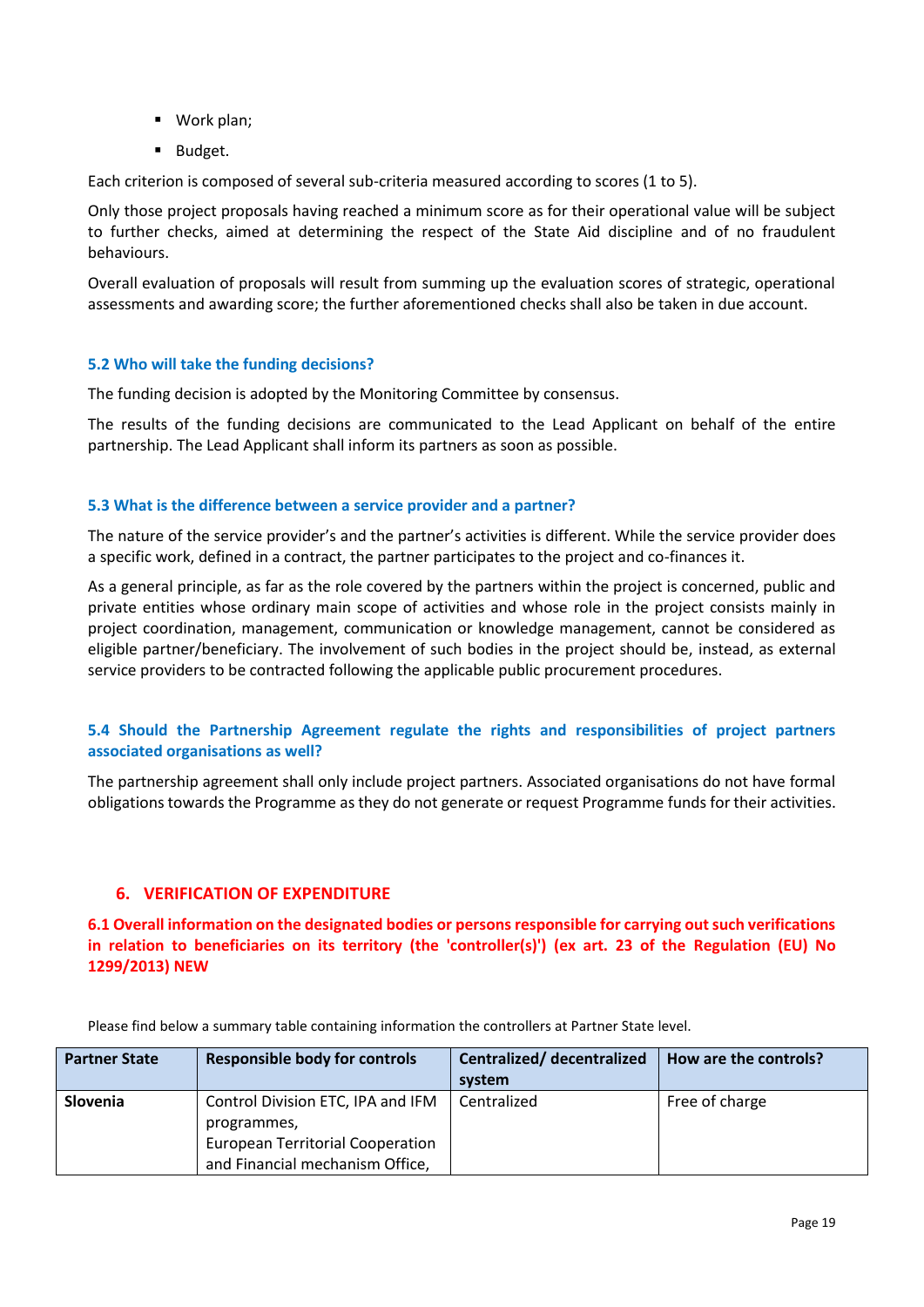| Agency for regional development<br>Centralized<br>Croatia<br>period<br>check<br><b>Albania</b><br><b>Central Finance and Contract Unit</b><br>Centralized<br>Free of charge<br>(CFCU), Ministry of Finance<br><b>Serbia</b><br>Centralized<br>Free of charge<br>Ministry of Finance - Republic of<br>Serbia, Department for<br>Contracting and Financing of EU<br>Funded Programmes (CFCU),<br>Division for FLC activities of<br>projects financed under IPA<br>component Cross-Border and<br><b>Transnational Cooperation</b><br><b>Bosnia and</b><br>Centralized<br><b>Central Financing and Contracting</b><br>Free of charge<br>Unit (CFCU) within the Ministry of<br>Herzegovina<br>Finance and Treasury (MFT).<br>Decentralized<br>Agency for Territorial Cohesion<br><b>Italy</b><br>available<br>Controls shall be<br>performed by:<br>a) qualified controllers<br>identified by the<br>beneficiaries; controllers<br>must have the necessary<br>requirements of<br>professionalism, integrity | Government Office for<br>Development and European<br><b>Cohesion Policy</b> |                       |                                                        |
|--------------------------------------------------------------------------------------------------------------------------------------------------------------------------------------------------------------------------------------------------------------------------------------------------------------------------------------------------------------------------------------------------------------------------------------------------------------------------------------------------------------------------------------------------------------------------------------------------------------------------------------------------------------------------------------------------------------------------------------------------------------------------------------------------------------------------------------------------------------------------------------------------------------------------------------------------------------------------------------------------------|-----------------------------------------------------------------------------|-----------------------|--------------------------------------------------------|
|                                                                                                                                                                                                                                                                                                                                                                                                                                                                                                                                                                                                                                                                                                                                                                                                                                                                                                                                                                                                        |                                                                             |                       | EUR 520,00 per reporting<br>EUR 300,00 for on the spot |
|                                                                                                                                                                                                                                                                                                                                                                                                                                                                                                                                                                                                                                                                                                                                                                                                                                                                                                                                                                                                        |                                                                             |                       |                                                        |
|                                                                                                                                                                                                                                                                                                                                                                                                                                                                                                                                                                                                                                                                                                                                                                                                                                                                                                                                                                                                        |                                                                             |                       |                                                        |
|                                                                                                                                                                                                                                                                                                                                                                                                                                                                                                                                                                                                                                                                                                                                                                                                                                                                                                                                                                                                        |                                                                             |                       |                                                        |
|                                                                                                                                                                                                                                                                                                                                                                                                                                                                                                                                                                                                                                                                                                                                                                                                                                                                                                                                                                                                        |                                                                             |                       |                                                        |
| included by at least three<br>years in the register of<br>certified public<br>accountants; or,<br>alternatively, in the<br>register of Auditors<br>referred to in Legislative<br>Decree January 27, 2010,<br>n. 39;<br>b) in case of public bodies<br>beneficiaries, controls can<br>be performed by their<br>internal control structures,<br>provided that they ensure<br>functional separation from<br>the offices responsible for<br>carrying out the<br>management of the<br>operations financed by the                                                                                                                                                                                                                                                                                                                                                                                                                                                                                            |                                                                             | and independence, and | Costs related to controls<br>according to point a) not |